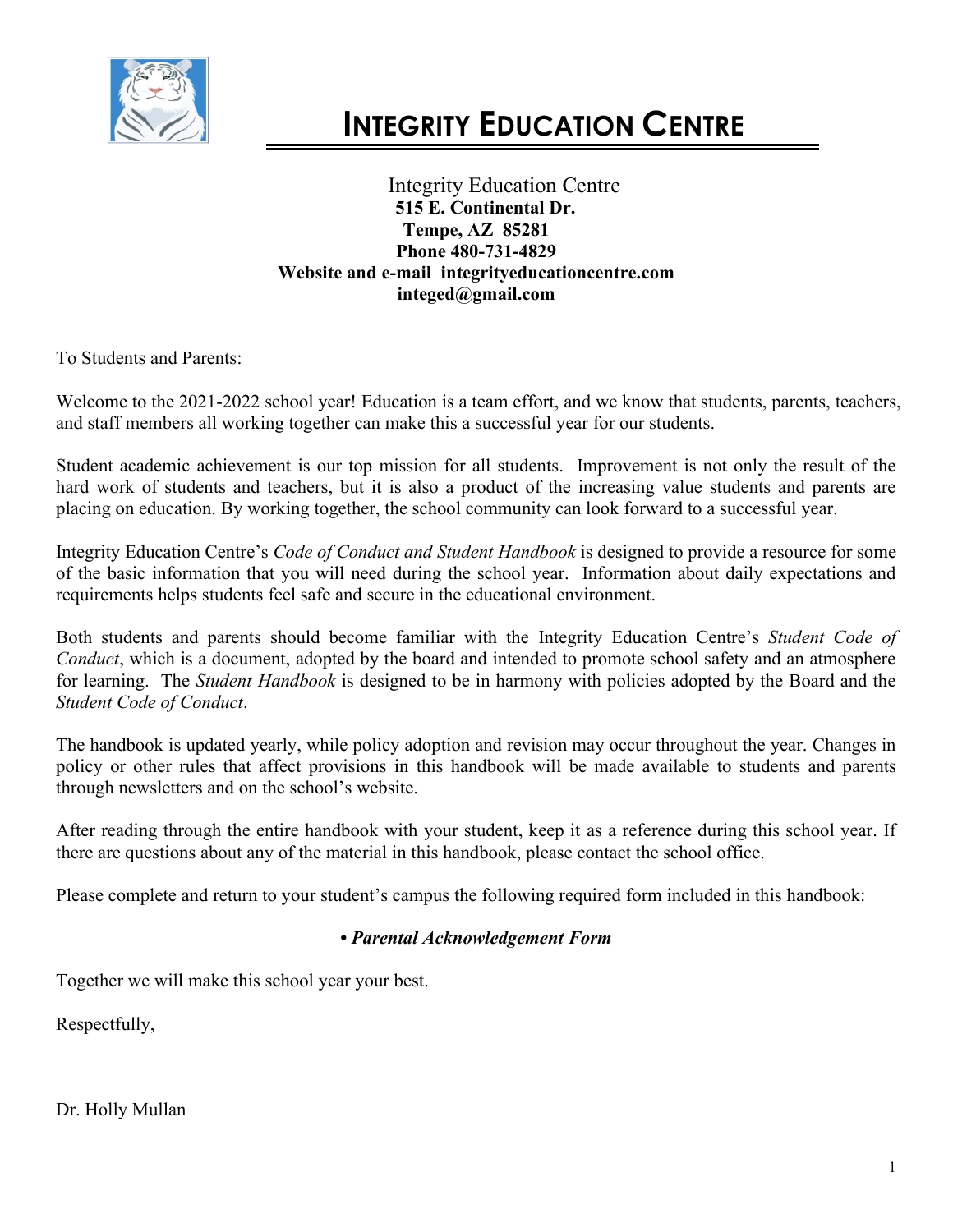

# **INTEGRITY EDUCATION CENTRE ADMINISTRATION**

# **MISSION**

The primary mission "Integrity" is to focus on developing students who in addition to strong academic preparation, are healthy in mind, body and spirit, and understand and practice personal integrity. All teachers respect individuality and accept and meet the challenge of enhancing the learning of all students.

# **THE MEANING OF INTEGRITY**

The word, with its three meanings, was chosen carefully to represent the school and its purposes.

1) Integrity is defined as **'steadfast adherence to a strict moral of ethical code'. It is synonymous with honesty, virtue, truthfulness, sincerity, and honor.** Most important in the developing of a successful student is 'personal integrity', a vanishing concept. It has to do with trust and respect. Character! An expectation of the school environment will be to create an atmosphere in which school officials, faculty, and students model 'personal integrity'.

2) Integrity is defined as "the quality or condition of being whole or undivided: 'completeness'." In the ancient Greek tradition, the school will integrate physical activity, health and wellness with academic and mental development while seeking to preserve and/or develop the individual 'human spirit', which drives us all.

3) 'Integrity' is defined as 'the state of being unimpaired: soundness.' There is a balance between strengths and weaknesses that allows for durability, health, vitality, and happiness. Substance! Depth! In an atmosphere of trust and respect, students will be taught that they have value, are as good as the best, no better than the rest, and each of them deserves and will receive success.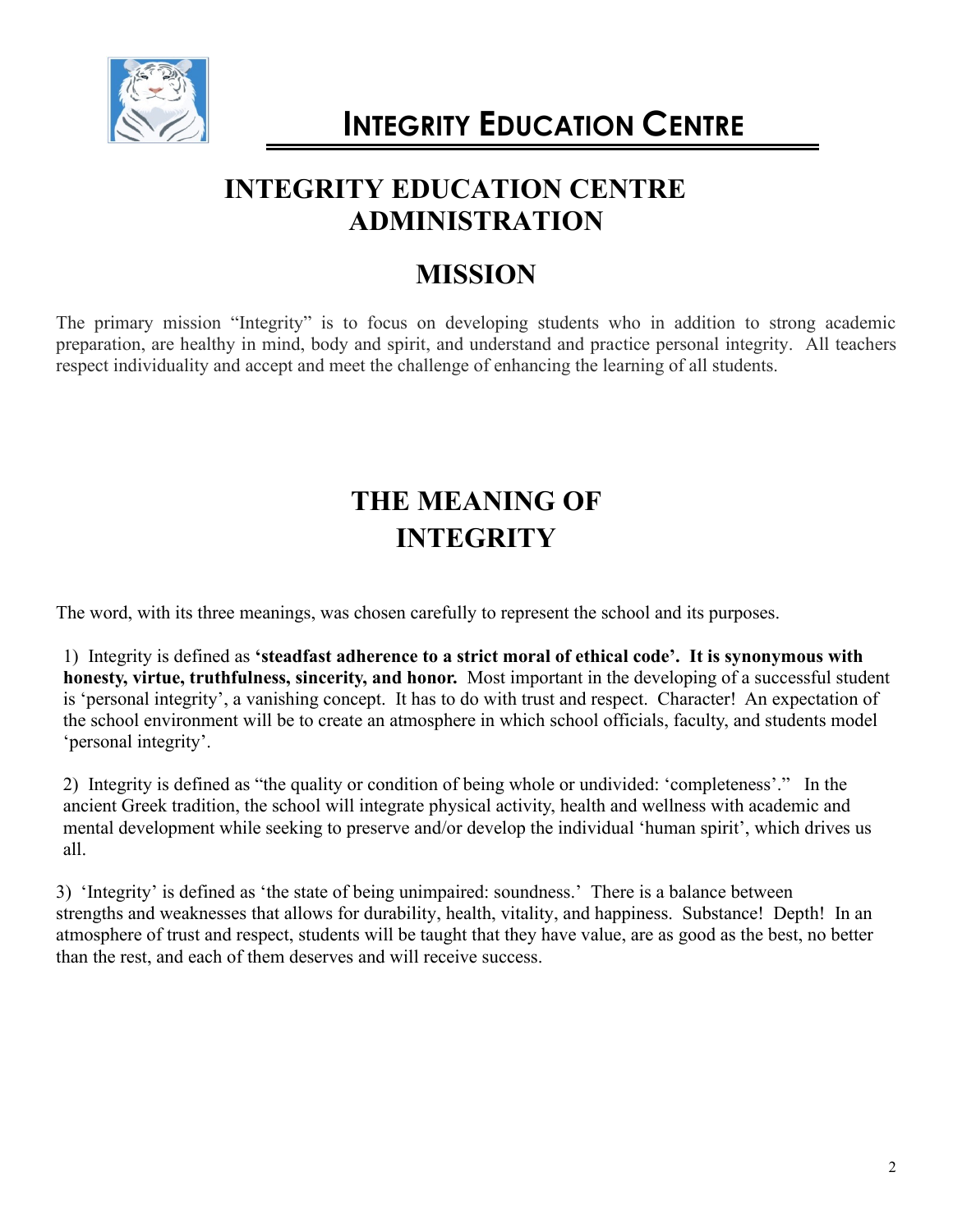

# **POLICY STATEMENT**

Integrity Education Centre is committed to providing the best possible education for the students who attend its school. This commitment requires top-quality courses, highly qualified teachers, and well-equipped facilities, but also a safe, positive environment for our students, staff, parents, and community partners. The Board of Education expects all students to adhere to strict standards of acceptable behavior so that maximum learning can take place in our school.

This Code of Student Conduct sets out the rules of student behavior that apply to all students in the School and describes the procedures for imposing appropriate disciplinary measures on students who violate these rules. When punishment must be administered, this Code ensures that it is fair and that it serves the best interests of all the students in the School.

In general, discipline will be designed to correct misconduct and to encourage all students to adhere to their responsibilities as citizens of the school community. Disciplinary actions will be in proportion to the severity of the unacceptable behavior, its impact on the school environment, the student's age and grade level, the student's previous discipline history, and other relevant factors.

Where appropriate in light of the severity of the behavioral problem, the disciplinary process will include due consideration of student support services that may be available through the school, other public entities, or community organizations.

Parent notification and parental involvement are essential to any effort to modify a student's inappropriate behavior. This Code of Student Conduct will only be effective if parents and guardians, teachers, and school administrators work together to improve student behavior and enhance academic performance. Parents, educators, and community members are urged to communicate their concerns about student behavior or the student discipline process to the school's administrative staff.

This Code of Student Conduct is implemented pursuant to Board Policy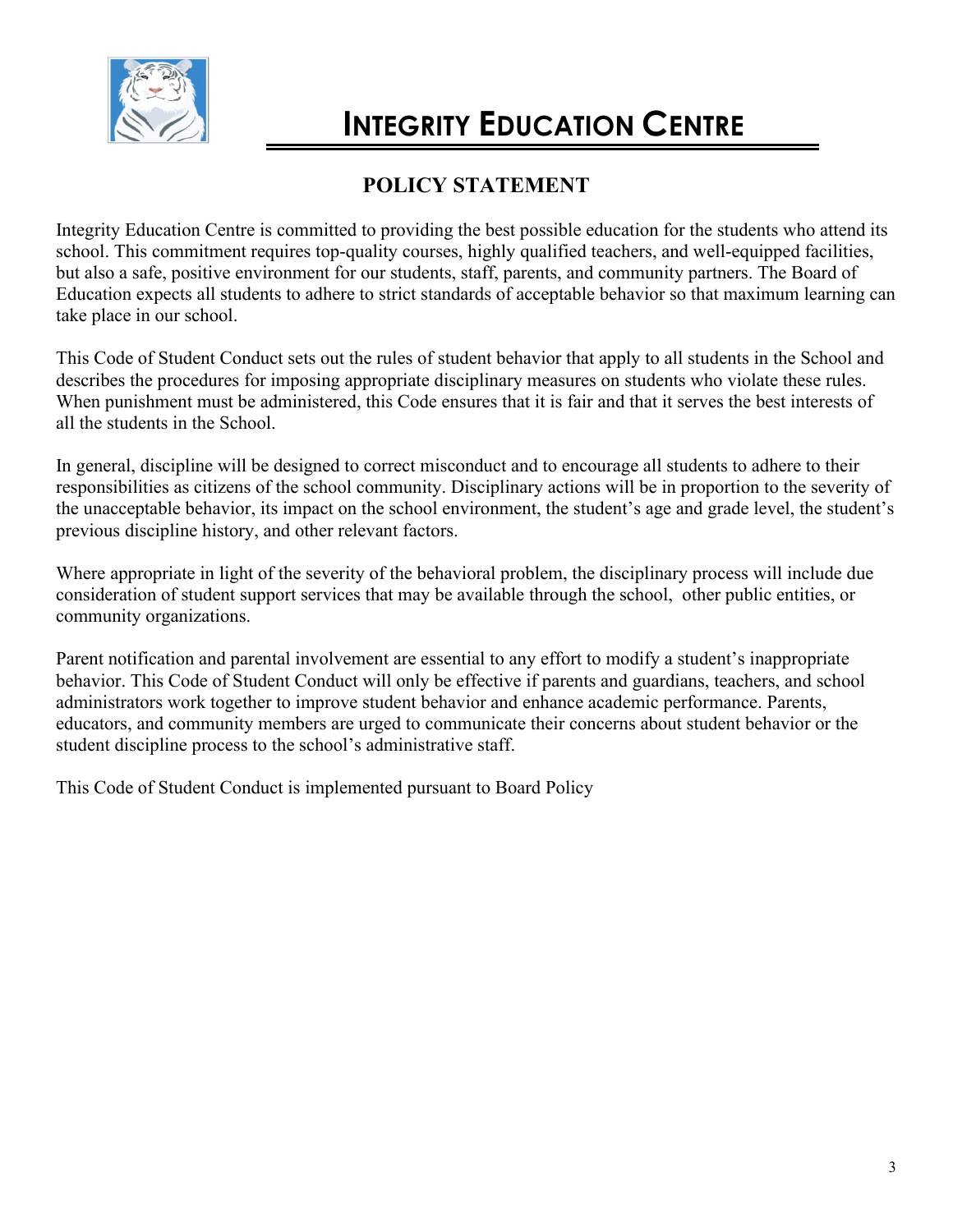

# **PURPOSE OF CODE OF STUDENT CONDUCT**

This Code of Student Conduct is intended to inform students in grades K-12 of the types of behaviors that are unacceptable as well as what is expected. It is impossible, however, to write a Code that addresses every conceivable variation of prohibited behavior. Consequently, students should understand that they might be disciplined for other misconduct that directly affects the orderly mission of the school or that is otherwise obviously inappropriate, whether or not it is specifically listed in this Code.

The School and its employees may impose campus or classroom rules in addition to those found in this Code of Student Conduct. Those rules may be posted in classrooms or handed out to students and may or may not constitute violations of the Code of Student Conduct.

# **KNOWING AND COMPLYING WITH CODE OF STUDENT CONDUCT**

The Code of Student Conduct is distributed to all students. It is reviewed with the faculty and staff during the summer to assure their understanding prior to the distribution of the Code to students.

The Code is distributed and taught to students during the first week of school. A signature of receipt is required from each student and parent/guardian. A system-wide test on the Code is administered within the first two weeks of school. This test is mandatory. Student test scores are recorded. Class meetings are held during the first three weeks of school to discuss discipline and the application of discipline procedures.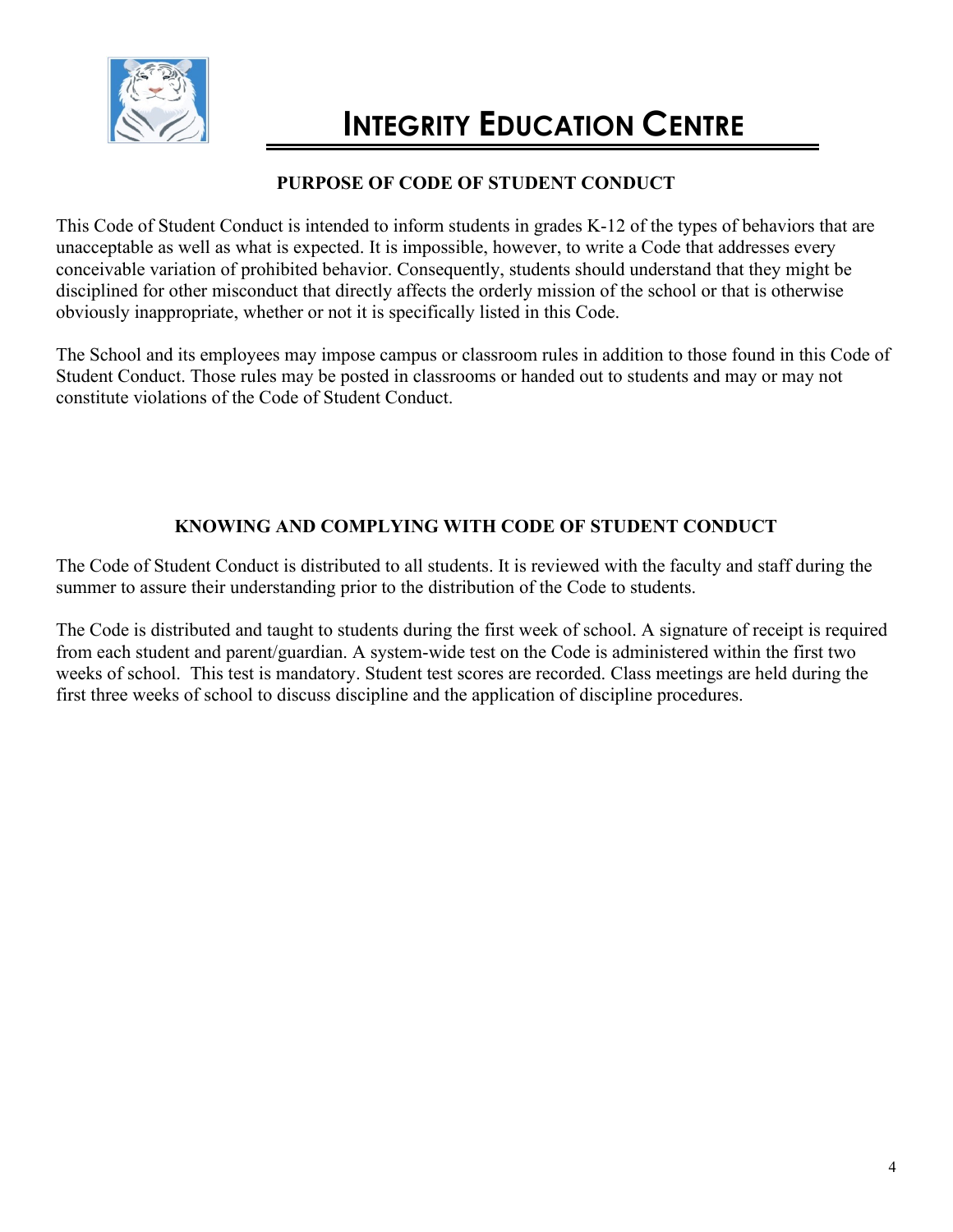

# **POLICIES AND PROCEDRES Academic Excellence**

The following policies, rules and regulations set forth in this handbook are for the benefit of the student and all other members of Integrity Education Centre. A student's sharing of his/her talents in athletic, artistic, academic, dramatic and other aspects of Integrity Education Centre life will contribute to their own growth as well as to the welfare of their fellow students.

# **Required Notices and Parent Information**

### **School Board Meetings**

School Board Meetings are held as needed at 515 E. Continental Dr., Tempe, AZ Office. Meeting notices and agendas will be posted 24 hours prior to the meeting. Everyone is invited to attend. Please refer to the school website for past agenda's.

### **ASBCS/ESSA REQUIRED NOTIFICATION**

In compliance with the ESSA/No Child Left Behind legislation, teachers' resumes are available for review upon request in the front office.

### **Rights Under Title IX**

Integrity Education Centre does not discriminate on the basis of race, color, national origin, sex or handicap in its educational program or activities as required by Title VI of the Civil Rights Act of 1964, Title IX of the Education Amendments of 1972, and of Section 504 of the Rehabilitation Act of 1973, respectively.

# **Title One Parent Involvement Policy**

Integrity Education Centre will put into operation programs, activities and procedures for the involvement of parents in all of its schools with Title I, Part A programs, consistent with section 1118 of the Elementary and Secondary Education Act (ESEA). Those programs, activities and procedures will be planned and operated with meaningful consultation with parents of participating students.

# **Open Enrollment**

Integrity Education Centre will enroll all eligible pupils who submit a timely application, unless the number of applications exceeds the capacity of a program, class, grade level or building. We shall give enrollment preference to pupils returning to the charter school in the second or any subsequent year of our operation and to siblings of pupils already enrolled in the charter school. IEC may give enrollment preference to and reserve capacity for pupils who are children of employees of the school, employees of the charter holder, members of the governing body of the school or directors, officers, partners or board members of the charter holder or a pupil who attended another charter school or the siblings of that pupil if the charter school previously attended by the pupil has the identical charter holder, board and governing board membership as the enrolling charter school, provided that any school that elects to give such enrollment preferences shall be treated as a single charter school for the purpose of establishing support level weights for purposes of section 15- 943. If remaining capacity is insufficient to enroll all pupils

who submit a timely application, IEC will select pupils through an equitable selection process called a lottery except that preference shall be given to siblings of a pupil selected through an equitable selection process such as a lottery.

Parents will be notified of the date and time of the lottery selection and be given the opportunity to accept or decline the offer of enrollment. Upon decline of the offer of enrollment another student will be chosen at random until the spot is filled.

A charter school shall not limit admission based on ethnicity, national origin, gender, income level, disabling condition, proficiency in the English language or athletic ability.

IEC limits each class size to no more than 25 students.

A charter school may refuse to admit any pupil who has been expelled from another educational institution or who is in the process of being expelled from another educational institution. (ARS 15-184)

#### **FERPA/PPRA**

The No Child Left Behind Act of 2001 (NCLB) amended the Protection of Pupil Rights (PPRA) to require that the local educational agencies notify annually every child's family of their rights as they pertain to PPRA and Family Educational Rights and Privacy Act (FERPA).

The Family Educational Rights and Privacy Act of 1974 (FERPA) provides for a parent's right to inspect, review and seek correction of a child's educational records. Copies of this policy are on file in the school office. If you wish to review your child's record, you may request the school principal to set up a convenient time for such a review. If your child is enrolled in a special education program, you should contact Special Education to arrange such a review. The school will comply with your request as soon as possible.

If, when reviewing the records, you feel that the information on your child is inaccurate, misleading or otherwise in violation of the privacy rights of your child, you may request the modification of the records or enter into the records your own statements of clarification or explanation. Upon reaching the age of 18, a student has all of the legal rights and responsibilities previously given to a parent or legal guardian.

Student records may be released to authorized school personnel or another school that the student wishes to attend.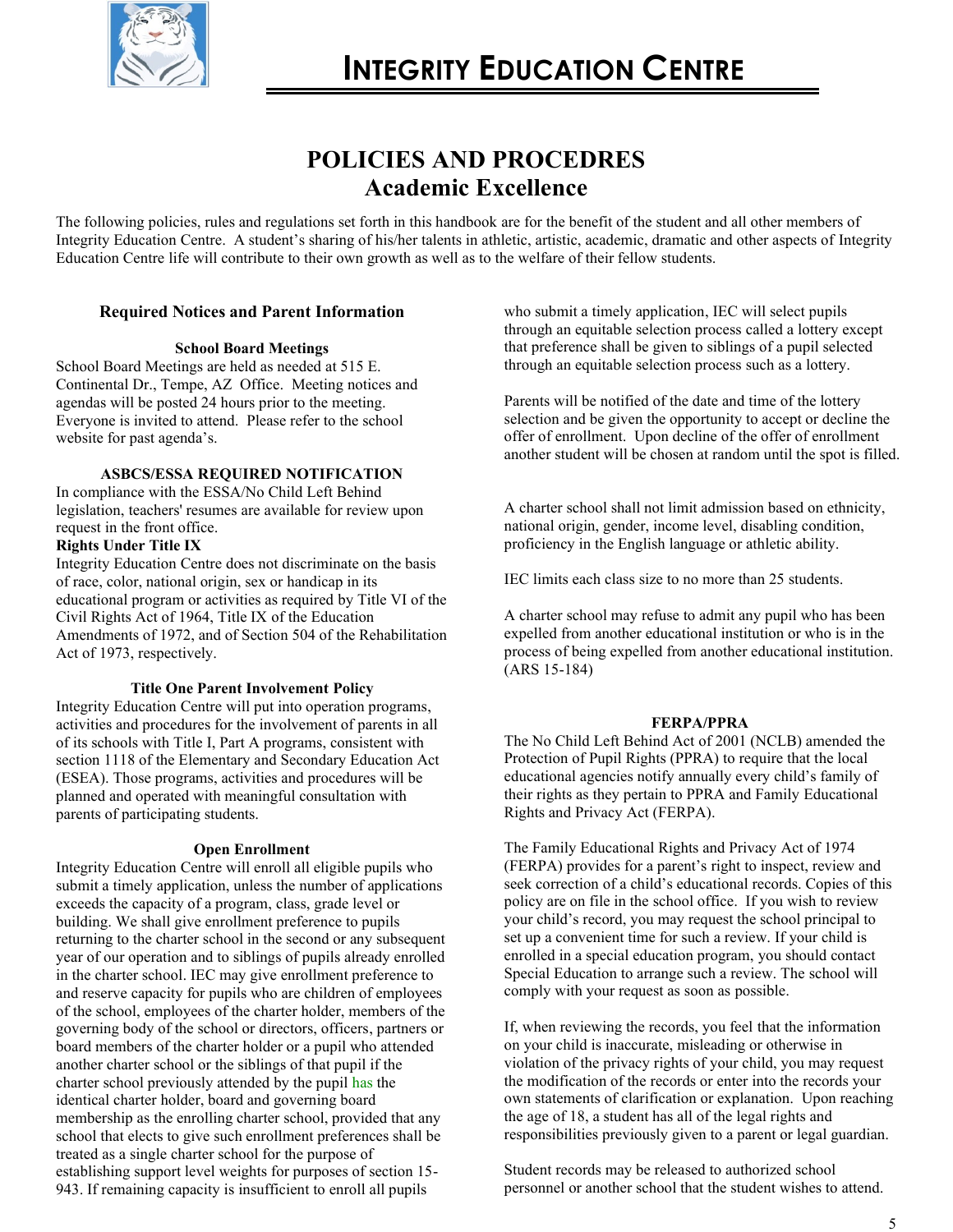

### **Crisis/Emergency Plan**

Our school has an emergency/crisis plan to respond to unforeseen events. The plans include responses to a variety of scenarios along with lockdown and evacuation procedures. In addition, each plan is updated annually by the school emergency response team and followed up with training for staff members. School crisis plans are available for review upon request to the school administration. The following information is requested for all parents and students to enhance communication in the event of an emergency or crisis situation: home, work and parent/student cell phone numbers, as well as home and work (when permissible) e mail addresses.

# **Program Services**

# **Child Find Procedures**

The intent of Child Find under both federal and state requirements is to ensure that all children ages birth – 21 with delays or disabilities are identified, located and evaluated in order to receive needed early intervention support or special education services. Please notify the office of any concerns.

# **Special Education**

Federal and state law requires public schools, charter schools and other public education agencies to provide a free, appropriate public education to eligible children with disabilities.

This free, appropriate public education refers to special education and related services, described in an Individualized Education Program and provided to the child in the least restrictive environment.

Children with disabilities, and their parents, are guaranteed certain educational rights, known as procedural safeguards, from birth to age 22. The law and its implementing regulations also provide methods to help you assure that your input is considered. If you want a copy of the procedural safeguards, please call the school.

If your child is having difficulty in school, please check with the teacher to determine what interventions have been tried to help your child succeed.

If the interventions are unsuccessful, a referral for special education evaluation may be necessary. You may contact the school administrator if you wish to make a referral personally. If special education disabilities are suspected, we are required to evaluate your child to identify and document whether your child has a disability that affects his or her learning and, if so, to determine what special education and related services are required, if any.

The evaluation will be done only after a team has explained what they plan to do during the evaluation. The team will use tests and procedures selected specifically for your child. The evaluation will not include basic tests or procedures used routinely for all students within a class, grade or school.

This evaluation will be conducted according to federal and state requirements and will include information you provide. Following the evaluation, we will provide you the complete results within 60 calendar days of your written consent.

If your child is found to be eligible for special education services, we request that you serve as part of a team to help us develop an Individualized Education Plan and identify the special education and related services your child needs. You may ask others to be present at the IEP meeting if you wish.

### **Homeless Policy**

Integrity Education Centre enrolls homeless children and youth without barriers such as transportation, immunization, residency, birth certificates, and school records or other documentation and guardianship. Faculty and staff are trained regarding removal of barriers and appropriate treatment of homeless children and youth (HY&C). Homeless students are not stigmatized or segregated on the basis of their status of homelessness. Transportation is provided via public transit at the request of the parent or guardian.

Integrity Education Centre has a dispute resolution process that contains all the required components. HC&Y are enrolled in school of choice until dispute is settled. Integrity Education Centre delivers a decision in writing and parents are notified of their right to appeal to the state level.

Integrity Education Centre provides Title One services to homeless students, referrals to local preschool programs for siblings, transportation cards for public transit and referrals to medical, dental and mental health providers.

The liaison is the site administrator or staff member designated by the site administrator. The liaison ensures that HC&Y are identified, enrolled and receive educational services. The liaison informs parents of educational and related opportunities for their children and trains staff regarding homelessness

# *Integrity Education Centre*  **Education of Homeless Children and Youth Dispute Resolution Process**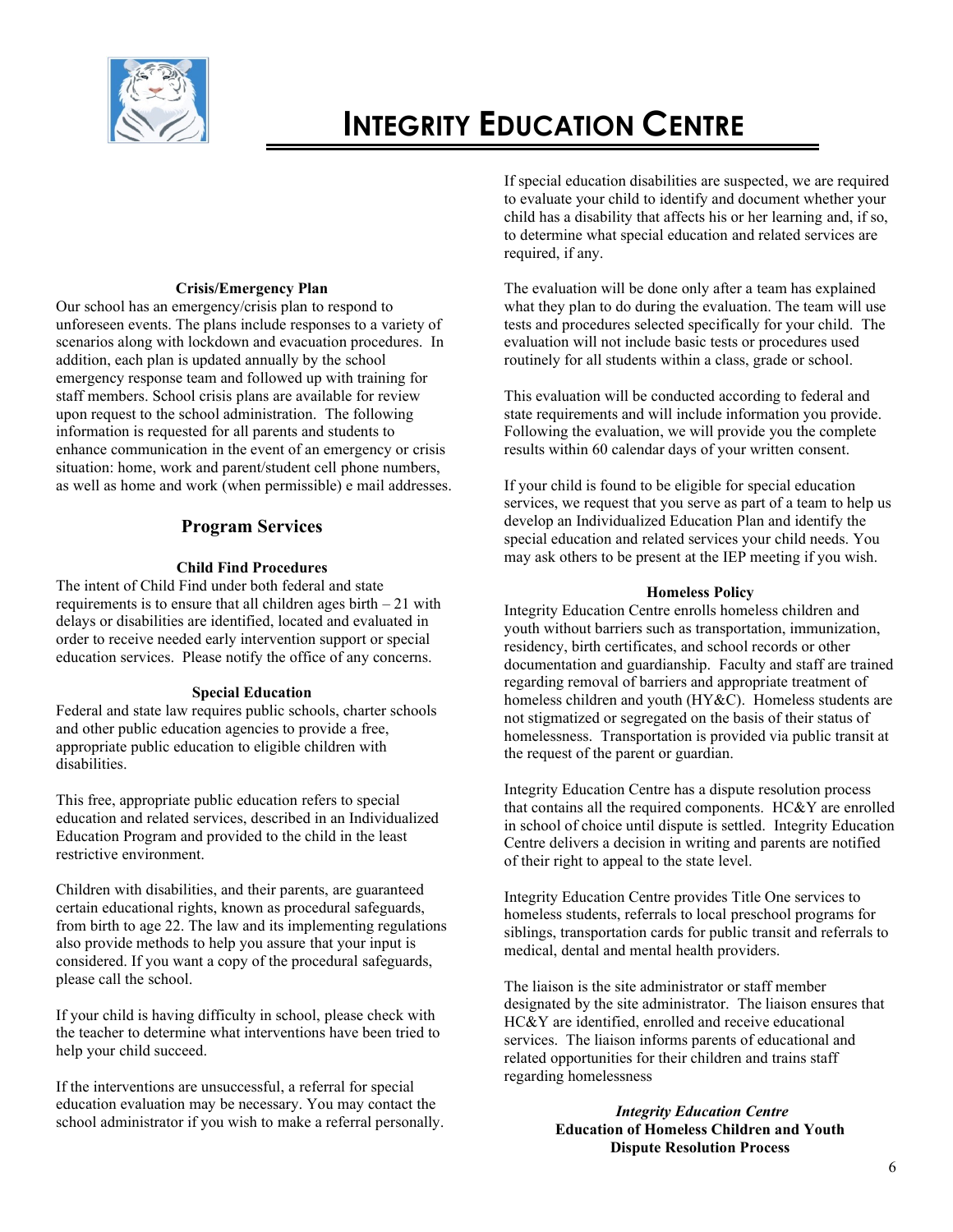

If a dispute arises over school selection or enrollment in for a student eligible under the McKinney-Vento Act –

The child or youth shall be immediately admitted to the school in which enrollment is sought, pending resolution of the dispute. Integrity Education Centre will provide its share of the transportation to the school selected for the duration of the dispute resolution process.

The child, youth, parent, or guardian shall be referred to *Integrity Education Centre s* Local Educational Liaison, who shall carry out the dispute resolution process as expeditiously as possible after receiving notice of the dispute. In the case of an unaccompanied youth, the Local Educational Liaison shall ensure that the youth is immediately enrolled in school pending the resolution of the dispute.

The Local Educational Liaison shall work through the expedited dispute resolution process. For IEC, that process involves:

> *A) Susan Scott is the liaisons. B) She investigates any dispute that is filed in writing. C) A decision will be made by her and reported back to the parent within one week after receiving the dispute in writing*

Integrity Education Centre shall provide the parent, guardian, or homeless youth with:

- 1) A written explanation of the school's decision regarding school selection or enrollment; and
- 2) Written forms so that, if dissatisfied with the school's decision, the parent, guardian or youth may appeal the decision to the state level.

(http://www.ade.az.gov/asd/homeless/disputeresolution.asp)

#### **Chronic Health**

This program is for those students with a chronic health condition, as certified by a physician, who are unable to attend regular classes for intermittent periods of time of one or more consecutive days because of illness or accident, but who are not able to qualify for homebound services. Forms to be filled out by the physician must be obtained through the principal's office.

#### **Homebound**

Students with a serious health condition that prevents them from attending school on a regular basis may continue their education through homebound services. A doctor's statement that a student will not be able to attend school for at least 60 consecutive days is required. A Homebound instructor will see the student in his/her home to provide instruction. Not all courses offered can be offered within homebound schooling. For more information contact the principal for proper paperwork.

### **Title One Student Eligibility & Rank Order Procedure**

Title I is a federally funded program designed to assist students who are struggling academically. Students are served through IEC's tutoring program outside of school hours. Targeted Title One students will be referred into the program using the following criteria:

- Parent request
- State Assessments
- Classroom academic performance
- Teacher referral

Students are rank ordered as to how services will be provided by scores on the state mandated assessment. Students are rank ordered by State Assessment scores from lowest to highest.

Significant progress in academic achievement as shown through progress monitoring will allow students to move from frequent accommodations to less frequent and allow other students to receive additional help. Progress monitoring will be done through out the accommodation time period.

#### **School Schedules**

Integrity Education Centre's school hours are from 8:30 am to 3:00pm Monday through Thursday and 8:30am to 1:30pm on Friday. Early release days end at 1:30 pm.

#### **Guardianship**

Students attending Integrity Education Centre must reside with a parent or guardian.

#### **Dress Code**

While outer appearance isn't always indicative of inward motivation, it is an outer statement of inner high expectations. This dress code applies to ALL students who are attending Integrity Education Centre

#### **General Standards**

Personal appearance and dress are the responsibility of the student and the student's parent or guardian.

Students will not dress or groom themselves in a manner that, in the judgment of the school administrator, presents a risk to the health, safety or general welfare of the student, other students or staff, or that is counterproductive to the district's educational objectives.

Students will refrain from displaying tattoos or wearing clothing, jewelry or other accessories that communicate, whether through language, images, symbols, artwork, color schemes or clothing styles:

● a message related to tobacco, alcohol, illegal drugs and other items that cannot be legally purchased or possessed by minors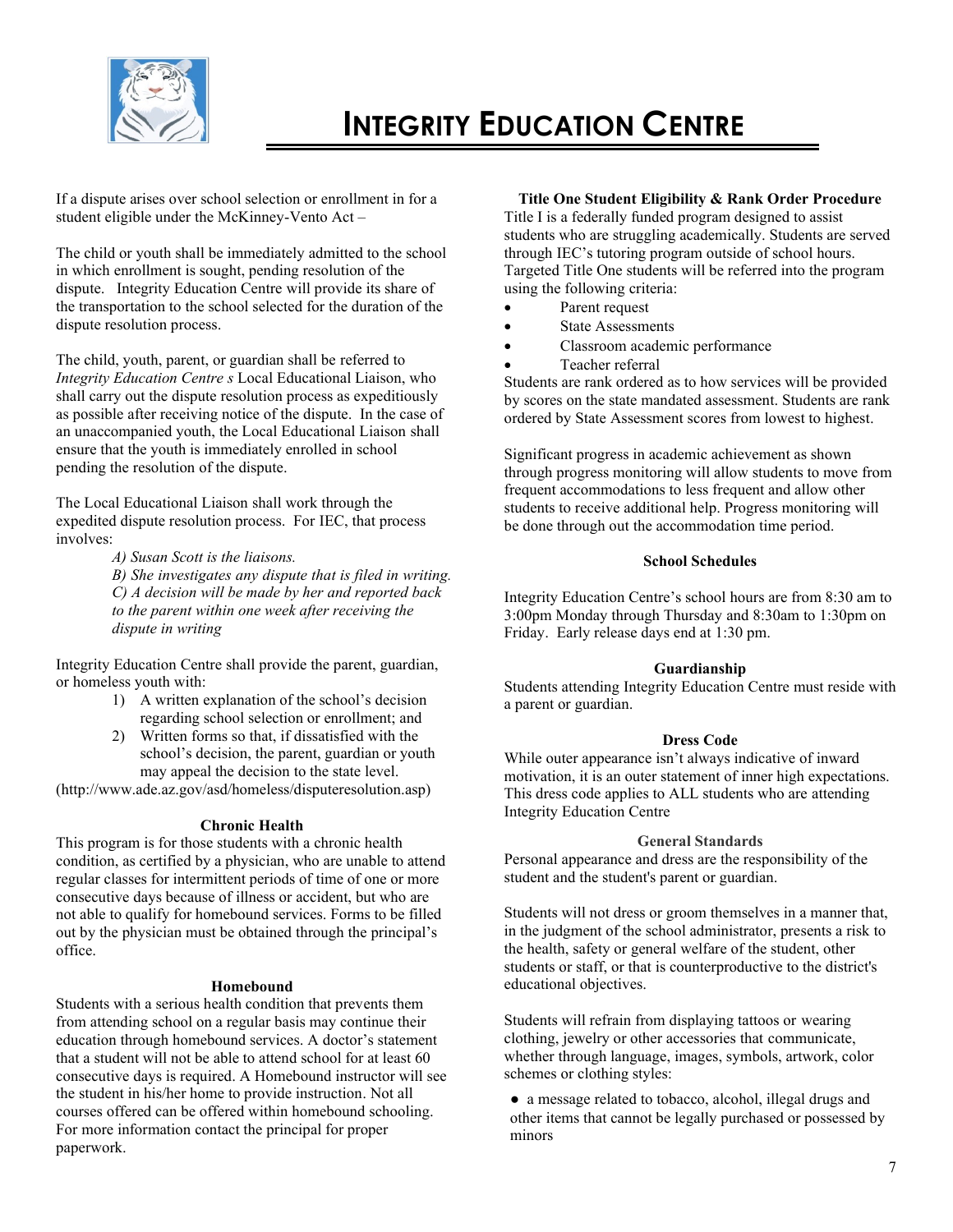

● a message that advocates or promotes violence or terror

● a message that is sexually suggestive, vulgar, obscene or plainly offensive

● a message that would cause a reasonable person, as a student or staff member, to feel threatened, intimidated or harassed because of the person's race, ethnicity, religion, gender or sexual orientation

● a message expressing gang membership, affiliation or support

The foregoing standards regarding "message" clothing will be interpreted and applied by school administrators in a manner that avoids infringement of a student's First Amendment rights.

# **Dress Standards**

Without limiting the general standards, students must comply with the following standards at school and school events:

- Jeans, pants and trousers must be worn at the waist area and must not drag excessively on the ground. No sagging is allowed.
- Clothing must cover the abdomen, back, buttocks, chest and genital areas. Tops that expose cleavage are prohibited. When standing, tops must completely cover the midriff to the skirt, shorts or pants. See-through clothing is prohibited.
- Skin-tight outer clothing, such as spandex, is prohibited unless it is worn for a school-sponsored extracurricular activity (for example, dance or wrestling).
- Tube tops and halter tops are prohibited. Tank tops and other sleeveless tops are permitted only if the straps are wider than 1 1/2 inches and the armholes are no lower than 2 inches from the armpit.
- Shorts must have at least a 2-inch inseam and extend to the tip of the student's fingers.
- Dresses and skirts must extend at least 1 inch beyond the tip of the student's fingers.
- Clothing or attire by which an adolescent female student does not wear a bra or underwear, wears a bra or other garments as outerwear, or wears clothing in a manner such that underwear is visible through outerwear is prohibited.
- Clothing or attire by which an adolescent male student does not wear underwear, wears underwear as outerwear, or wears trousers or shorts so that underwear is visible is prohibited.
- Pajamas and other sleepwear are prohibited.
- Bandannas, hairnets and do-rags are prohibited.
- Jewelry and accessories with studs, spikes, sharp objects or heavy chains are prohibited.

● Sunglasses may be worn indoors only if there is a medical need to wear them.

• Hats or other head apparel may not be worn inside school buildings unless for religious, medical or safety purposes. Students will not be prohibited or discouraged from wearing hats or other clothing designed to reduce sun exposure while outdoors.

● Trench coats and other oversized clothing that can conceal contraband are prohibited.

● Footwear must be worn at all times. Shoes, such as "wheels in the heels," that pose safety hazards and shoes, such as cleats, that may damage flooring are prohibited.

● Safety dress requirements for specific classes must be followed

# **Dress Code: Responsibility**

Students and their parents/guardians have the responsibility to be aware of the school's specific dress code and to **conform to these requirements**. If in doubt, don't wear it. If students or parents have any questions about whether specific attire or accessories are in compliance with the dress code, they should contact an administrator **prior to the student wearing the item** in order to ensure compliance.

On campus, the staff and administration have the responsibility to interpret and enforce this policy.

# **Dress Code: Consequences**

- 1. Students arriving on campus in violation of the dress code will be required to change before going to class.
- 2. Violations that cannot be corrected will result in the student being sent home to change.
- 3. Continuous dress code violations are subject to disciplinary action, including but not limited to parent conference, lunch detentions, in school suspension, or offcampus suspension.

#### **Attendance**

A strong correlation exists between academic success and regular school attendance. Attendance is the responsibility of the student and his/her family. Students should remain out of school only when necessary because much of the classroom activity cannot be replicated; the benefit of discussion and participation is lost forever to those who are absent. Regular attendance is the key to the success a student may gain from his/her school program.

# **State Truancy Law**

Arizona State Law (15-802.A, 15-803.E) requires every person who has custody of a child between the ages of six and sixteen years shall make sure the child attends school for the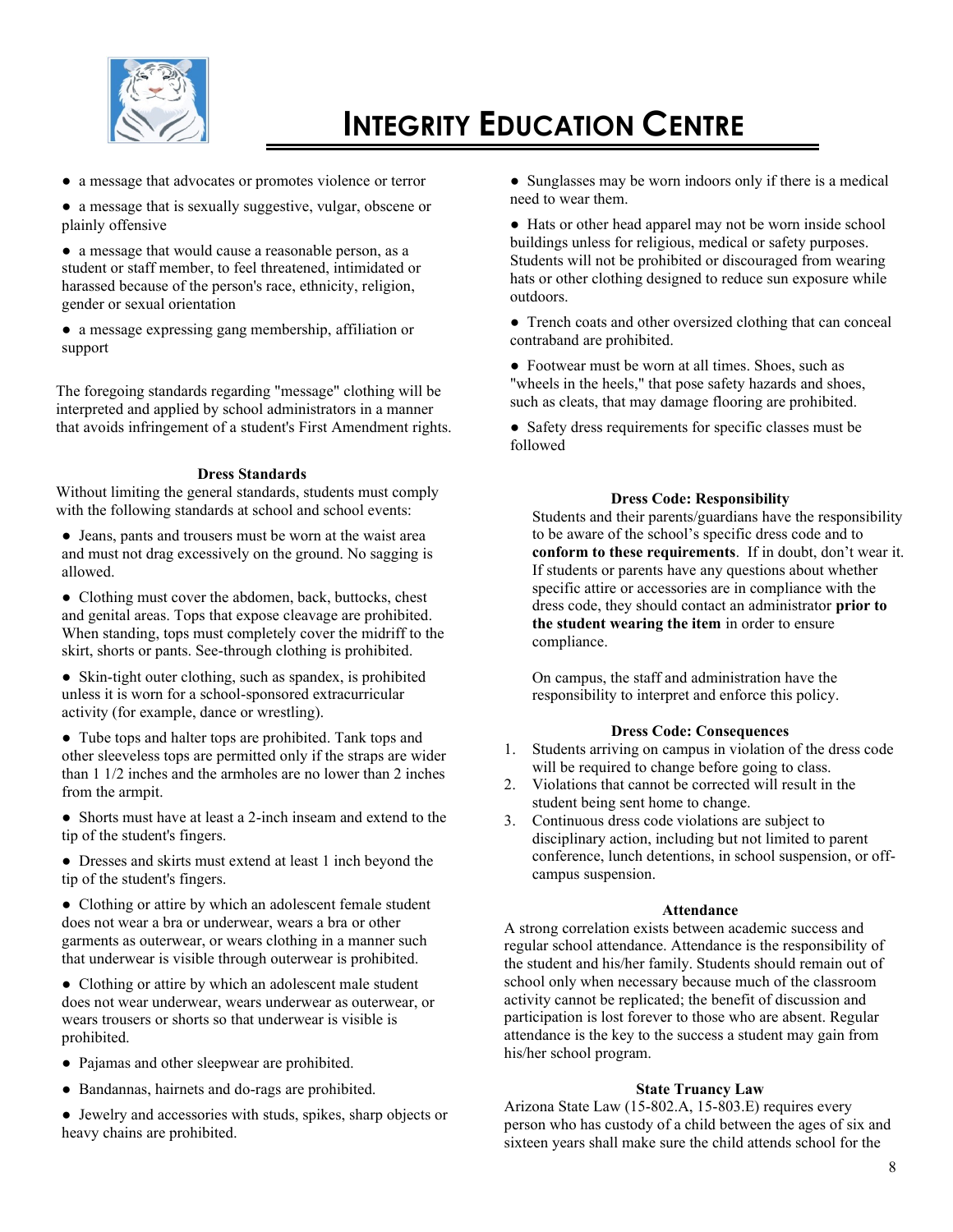

full time school is in session unless unable to attend due to illness or another legitimate reason. If a parent fails to ensure that the student attends school, the law states that he/she is guilty of class 3 misdemeanors. When the parent does not provide a valid excuse for the student's absence, district truancy personnel may cite the student, parent or custodian directly into court for violating the state truancy law.

- 1. Combination of 18 absences (excused OR Unexcused), the minor student and the minor student's parent or legal guardian is in violation of the statute and subject to prosecution.
- 2. Prior to the state filing charges against the student and/or parent for the truancy violation, the parent is sent an advisory letter setting forth the allegation and the consequences. If a subsequent truancy occurs after the advisory letter, truancy personnel may issue a citation to the parent and/or student for violation of the state truancy law.

# **Attendance Policy NINETY PERCENT (90%) ATTENDANCE REQUIREMENT BY LAW.**

In Order to receive credit for the term, 90% attendance is required in each assigned class (ARS.15-803B). Classes missed due to school approved activities, e.g., field trips, performing groups, student government, etc., are excluded. Administrators are authorized to excuse additional absences for extended illness, injury or extenuating circumstances upon satisfactory verification including a licensed doctors certified note or letter. In such cases, to receive credit, students are expected to make up missed work in a timely manner. Credit may be withheld if work is not completed and submitted to the correct teacher.

#### **Absences: Defined**

Absence is defined as a student's non-attendance in his/her assigned classroom during an assigned period. Absences are a result of personal illness, doctor or dentist appointments, serious family illness, death in the family, suspensions, or prior notification by the parent to the administration.

# **Absences Verified**

Absences are verified if the parents/guardians excuse by phone or note (authorized school activities are not absences) within one day of the student's return to school. Seven absences in a semester class could result in credit being withheld. Should a student have 14.4 or more verified absences in a school year, the student and /or parent may receive a truancy citation.

#### **Unverified Absences**

Unverified absences are those absences that the parent does not authorize within 24 hours of the student's return to school OR absences that an administrator has confirmed as unauthorized OR absences that are for other than illness or

emergency. If a student receives 7 unverified absences in a semester class, loss of credit may occur. If an appeal conference is requested, student, parent, teacher, and administration shall confer to determine future action. If a student receives 5 or more unverified absences in a school year, student and/or parent may receive a truancy citation.

### **Absences: Truancies and Extracurricular Events**

If a student is truant for ANY part of a day, they will be ineligible to participate at the next event or practice. This does include sporting events. The student is expected to attend and dress out, but they may not be able to participate.

#### **Absences: Leaving Campus**

Students who become ill during the school day must get permission from the teacher to go to the office and obtain parental permission before leaving campus. Any student needing to leave campus due to illness must sign out. Leaving campus without checking out through the office is considered truancy.

If a student returns to campus that day, he/she must sign back in before returning to class. If a parent or guardian is picking up a student, then he/she is required to show ID and sign the student out before the student is released from school.

#### **Absences: Final Exams**

Final Exams will only be given on the scheduled day. Under no circumstance will students be allowed to take his/her final exam before the scheduled day. If a student misses his/her exam for a state-approved absence (documented illness, death in the immediate family or severe local weather) the student may be given an "Incomplete" on the report card and may take the exam upon return. If the student misses his/her final exam for any other reason, they will receive a failing grade on the exam.

#### **Absences: Religious**

Recognized religious holidays are not subject to the eight (8) absent limit policy, but do require notification to the administrator by the student's parents at least 24 hours in advance.

#### **Student Responsibilities**

Students are obligated to attend classes for which they are scheduled. Students are to:

- 1. Be prompt to all classes.
- 2. Check out with the attendance office prior to leaving campus. Students must have prior permission to leave campus. Absences from students leaving without permission from attendance or administration will remain unverified.
- 3. Report to class first and obtain permission from the teacher to leave class for any reason.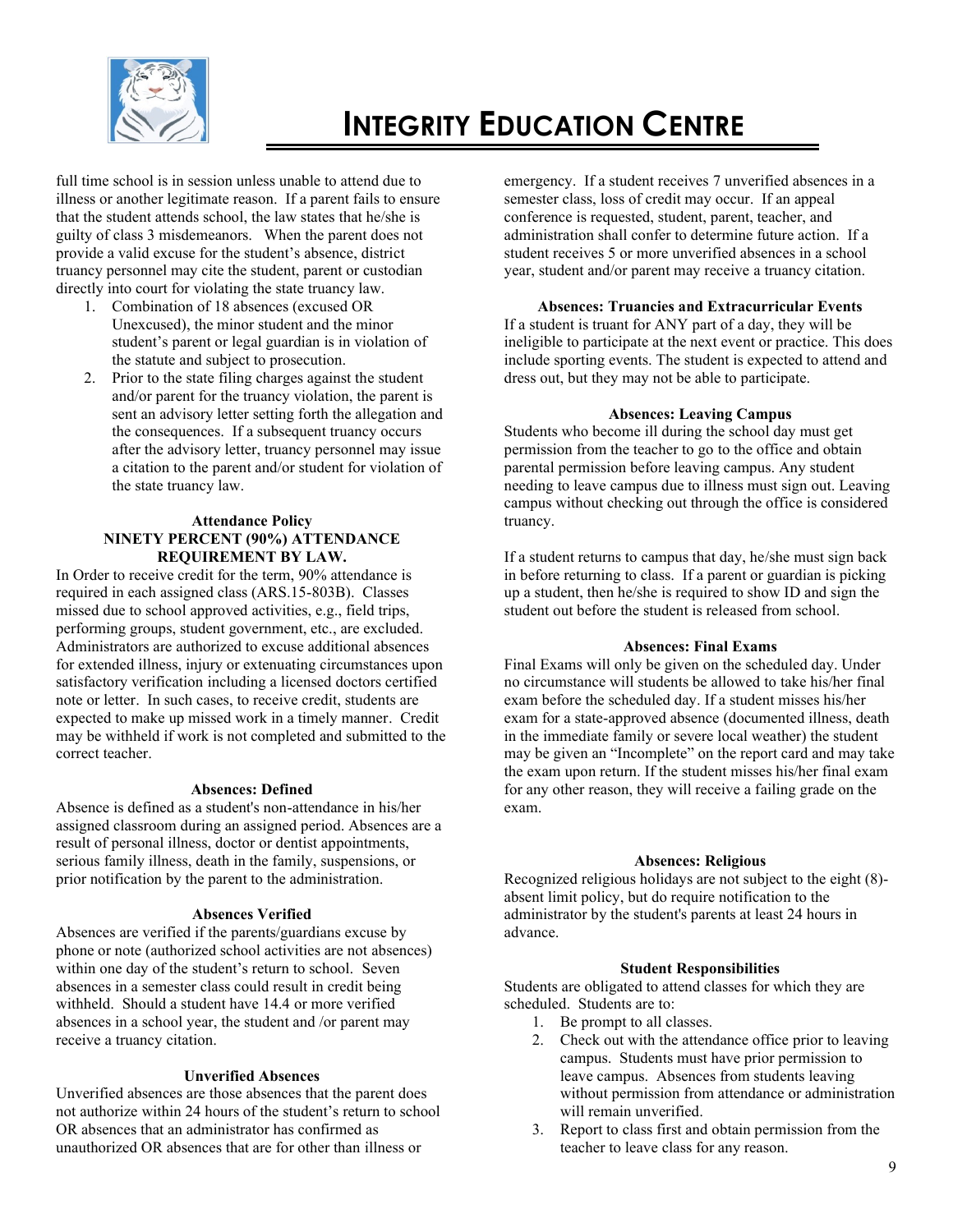

- 4. Report directly and immediately to the attendance office upon arriving late to school. Students are not to loiter in cars or around campus.
- 5. Have all absences excused by parent no later than one day upon returning to school.
- 6. Request and complete any work missed for verified absences
- 7. Ninety percent (90%) attendance does not imply that a class will be automatically passed. Students must attain a passing grade to receive credit.

# **Parent Responsibilities**

It is the parent's responsibility to ensure that students attend school regularly and inform the school of any absence. By law, students under the age of 16 are required to attend school. Parents shall be responsible for:

- 1. Assuring that students under the age of 16 enroll in school and attend regularly.
- 2. Excusing student absences by:
	- Contacting the attendance office prior to an absence, or
	- Calling on the day of the absence before 3:00pm. Or
	- Sending a note.
- 3. Absences not excused within 24 hours will remain unverified.
- 4. Initiating conferences with:
	- Teachers to discuss excessive absences or loss of credit.
	- School administrators to discuss unverified absences or to appeal teacher action.

# **School Responsibilities**

It is the school's responsibility to:

- 1. Maintain accurate attendance records.
- 2. Make a reasonable effort to inform students and parents of the attendance policy and procedures (auto dialer, summer mailer, handbook, student meetings.)
- 3. Make a reasonable effort to communicate with parents regarding excessive absences, (electronic phone calls, direct calls, mail and report card, e-mail)
- 4. Meet with parents upon request.
- 5. Inform parents by mail after a student's third  $(3<sup>rd</sup>)$ absence.
- 6. Notify student and parent of loss of credit.
- 7. Provide attendance summaries to parents upon request.
- 8. Explain the attendance policy and procedures at the beginning of school.

# **Teachers Responsibilities**

It is the teacher's responsibility to ensure that the accurately track and report students attendance and notify parents

immediately should attendance interfere with a students ability to be successful in school.

- 1. Take attendance daily and keep accurate records.
- 2. After three absences per term in daily block class, discuss reasons for absences and warn students of consequences.
- 3. Contact parent when absences interfere with academic performance.
- 4. Consult with student regarding possible loss of credit, and provide make up work for students with verified absences.
- 5. Teachers will determine whether students will receive credit based upon academic performance and attendance.
- 6. Require intervention for D's and F's.

# **Tardies**

Tardies are viewed as a disruption to the classroom environment. Coming in late not only deprives the tardy student of full learning time, but it also disrupts the education of other students. If a student is to learn, he/she must be in his/her workstation prepared to work when class begins. The school reserves the right to determine whether a student is tardy.

# **Tardy Procedures**

All tardy students must report to the front office before attending class. In order for a tardy to be excused, a parent must escort the student into the office and sign him/her in. Students who arrive at school more than ten (10) minutes late will be held in "sweep" detention until approximately fifteen (15) minutes before the end of the period, when they will be sent to their first period class. All work missed is due the next day. All unexcused 1<sup>st</sup> period tardies may result in a lunch detention or after school detention that same day.

For every class in which the student is late eight (8) times in an 18-week semester, the student will be asked to petition for credit .For every class in which the student is late fifteen (15) times in an 18-week semester, the student may lose credit in that specific class.

# **Being in "sweep" is considered an absence from the first period class.**

# **Tardy/Sweep Policy Definition**

A tardy student is defined as any student who is not inside the classroom at the start of class. To address this occurrence, especially at the start of first hour, the Tardy-Sweep Procedures has been established.

# **Purpose**

- 1. To reduce classroom interruptions caused by students arriving late to class.
- 2. To reduce the number of students loitering on campus.
- 3. To teach the "lifelong" skills of promptness.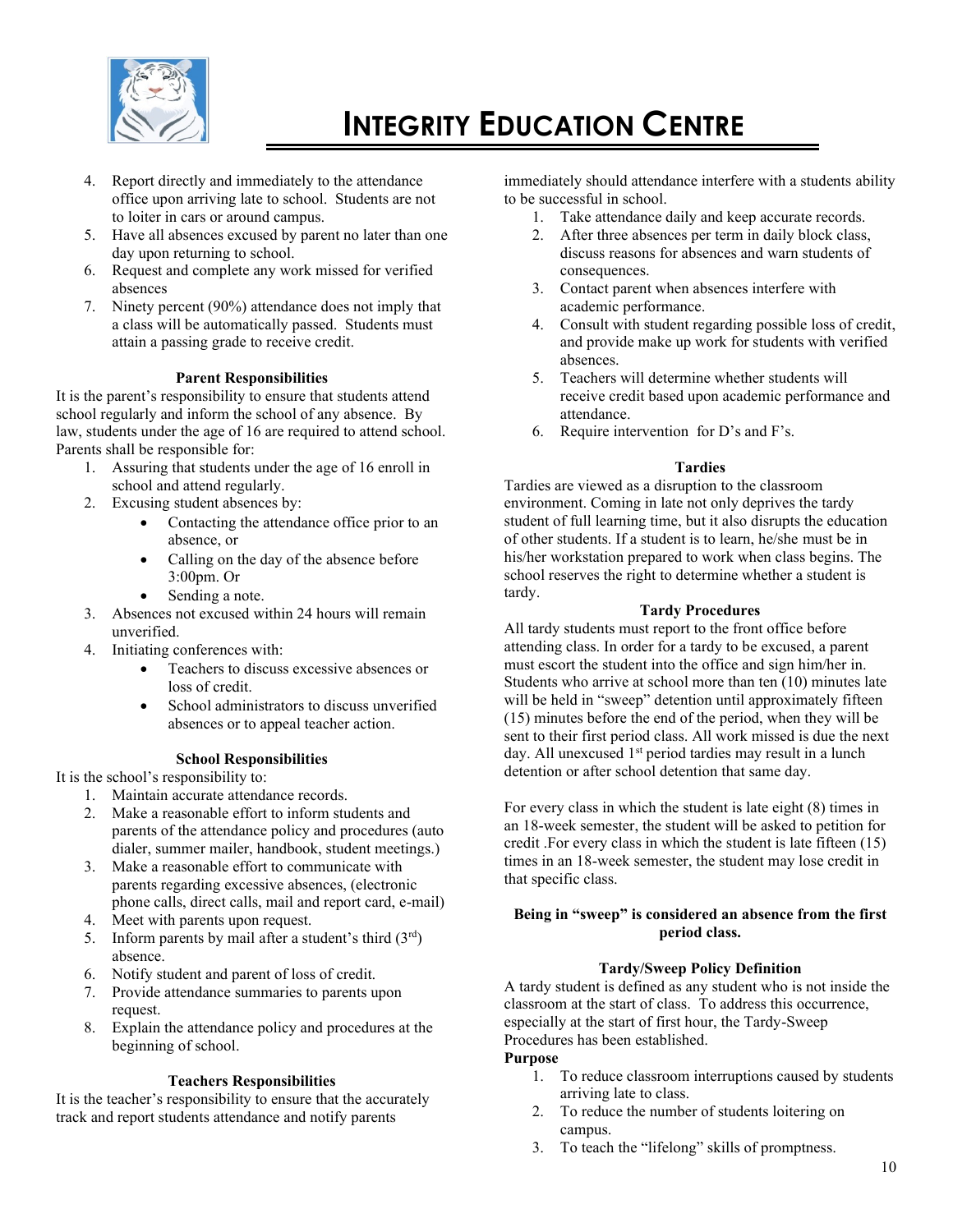

# **Procedure**

- **1.** Students are expected to be class and ready to work by the start of the period.
- **2.** At the start of class any student not in his/her class is to proceed immediately to the sweep room. NO STUDENT IS TO BE ADMITTED LATE TO CLASS WITHOUT A LEGITIMATE PASS FROM SWEEP OR THE ATTENDANCE OFFICE.

# **Excused Tardy**

Tardy students carrying a legitimate pass from the Office. Acceptable excused tardies are:

- Doctors appointment (must have a doctor's note)
- Signed in by a parent
- Dental/Ortho appointment (must have a doctor's note)
- Court (must have documentation)

Students will be **granted 5 excused** tardies per semester. First semester, August through December; second semester, January through May. Consequences of the Tardy/Sweep program will begin after the fifth excused tardy.

### **Consequences of Unexcused Tardiness**

18-Week Period – Teacher Track

- $\bullet$  1<sup>st</sup> Tardy All unexcused tardy students will report to the front office. Tardy will be documented and student issued a pass to class.
- $\bullet$  2<sup>nd</sup> Tardy Student reports to office. Student will spend remainder of class period in Sweep.
- $\bullet$  3<sup>rd</sup> Tardy Student reports to office. Student will spend a school day in Sweep serving On Campus Suspension.
- $\bullet$  4<sup>th</sup> Tardy Student reports to office. Student will spend two school days in Sweep serving On Campus Suspension.
- $\bullet$  5<sup>th</sup> and Future Tardies Student reports to office. Student will spend three school days in Sweep serving On Campus Suspension. A referral may also be included to Administration for further consequences. **IF A STUDENT IS MORE THAT 30 MINUTES LATE, THAT STUDENT WILL BE MARKED ABSENT**.

All work missed is due the next day. All unexcused  $1<sup>st</sup>$  period tardies may result in a lunch detention or after school detention that same day.

For every class in which the student is late eight (8) times in an 18-week semester, the student will be asked to petition for credit.

#### **Attendance Loss of Credit Appeal**

If a student loses credit due to excessive absences, tardies or truancies a letter will be mailed home explaining the reason for loss of credit as well as the procedure to appeal for credit. Students and parents must sign and return the appeal form. A parent conference will be required to develop a plan for a successful appeal.

Students should continue to attend class and complete assigned work. Work must be completed during the course. Attendance and grades will be considered in granting appeals. The review committee will make the final decision.

# **Student Personal Electronic/Communication Devices**

**(IPods, Mp3 players, CD players, handheld game systems)** Unless authorized by staff for a specific school activity, students' personal electronic/communication devices such as radios, recorder/players, CD/DVD players, I Pods, MP3 players, laser pointers, pagers and cellular telephones are to remain off and concealed inside a purse or backpack during the school day. Students misuse of such devices, or if use of such devices disrupts the educational environment, will result in disciplinary action.

Please note that Integrity Education Centre **WILL NOT BE** responsible for lost or missing devices nor will we investigate when the items are presumed stolen. IEC's recommendation regarding this policy is that student's should keep ALL devices at home.

Should a student need to contact their parent they must come into the office and use the office phone. If a parent needs to contact their student they must call the office.

- $\bullet$  1<sup>st</sup> offense: The student will receive lunch detention and the office will keep the electronic device until the end of the school day.
- 2<sup>nd</sup> offense: The student will receive detention and the parent must pickup the electronic device.
- $\bullet$  3<sup>rd</sup> offense: The office will keep the phone until the last day of the school year.
- 4<sup>th</sup> offense: The student will be suspended up to 5 days.
- $\bullet$  5<sup>th</sup> offense: The student will be recommended for long-term suspension (This consequence will also apply to any student using another person's cell phone or electronic device).

If you have any questions regarding this policy please speak with someone from administration.

#### **Custody**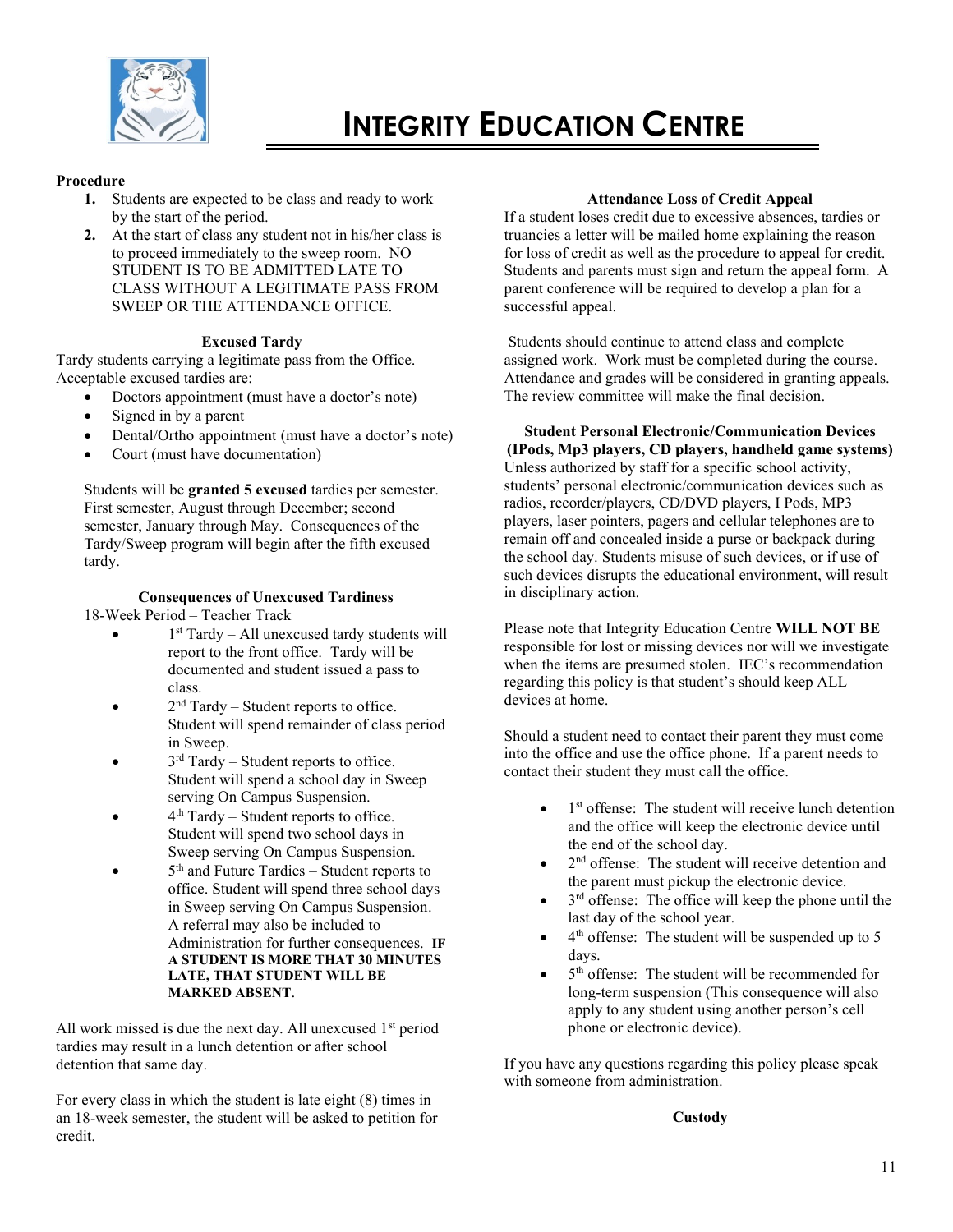

In cases where custody/visitation affect the school, the school shall follow the most recent court order on file with the school. It is the responsibility of the custodial parent or parents having joint custody to provide the school with the most recent court order. Restraining orders, court orders and injunctions can only be modified or rescinded by a court.

### **Medications**

Integrity Education Centre does not provide any over-thecounter (OTC) medication including aspirin, acetaminophen (Tylenol) or ibuprofen (Advil, Motrin). In order to protect all students, no medications of any kind are allowed in the student's possession. Students may bring in OTC medications to be stored in the office for their personal use only. The only exception to this policy will be students with asthma that require the use of an inhaler.

Integrity Education Centre will provide a locked storage area for medication that is prescribed by a student's physician. Office staff will make medication available at prescribed times. However, parents are encouraged to arrange with the physician to give medications either before or after school hours. All medication must be presented in the original prescription containers.

# **Campus Procedures and Expectations**

# **Due Process**

Students involved in any type of disciplinary problem must enter the discipline process at the preliminary investigative point where early guilt or innocence of charges is determined. Dependent upon the seriousness of the offense, the student must be accorded the following basic rights.

- 1. Notice of the charges, nature of the evidence supporting the charges and the consequences if the charges are proven true.
- 2. Notice of a right to a hearing at which time he or she may respond to the charges.
- 3. A fair hearing, including the right to present witnesses and evidence.
- 5. A fair and impartial decision.

# **Detention**

Detention is held before or after school or during lunch. The administration will assign students to detention when attendance or tardy policies are violated. Detention may also be assigned when a student's behavior or conduct has been inappropriate. Failure to serve detention may result in additional consequences.

# **In School Suspension**

In school suspension is served at school for the entire day. ISS can be assigned for one day or multiple days based on the infraction. ISS will be assigned by the Administration and

will be served during the school day. Parents will be notified and a meeting may be required. Students in in school suspension will complete all work collected for them and hand it in to the appropriate teacher at the end of the day. Failure to complete work collected will result in additional day of ISS.

### **Suspended Students**

Students who are suspended during the school day are expected to leave campus upon parent or guardian permission or be picked up by a parent or guardian. If a parent or guardian cannot be reached, the student will remain in the office and serve their suspension the next day. If a student is suspended, either in school or off campus, that student may not participate in any extracurricular events on the day they are suspended or anytime during the suspension.

The student must request missing assignments upon his/her return to school. This includes suspensions. If assignments were given while the student was present, the assignment is due the day the student returns to school after an absence.

For a student to receive credit for missed work, the assignments must be made up during the time period allowed. If work is not made up during that time, the student may lose credit for the assignments.

# **Expulsion / Long Term Suspension**

Expulsion is the exclusion of a student from school permanently. Long Term Suspension is the exclusion of a student from school for up to two years. The principal will make any recommendations to expel or long-term suspend a student to the Board. A student will be placed on suspension, pending a determination from the Board regarding expulsion. There is no administrative appeal for the Governing Board's decision to impose discipline. The school reserves the right to determine which behaviors are severe enough to result in expulsion from IEC.

# **Legal Infractions**

# **Students Suspected of Substance Abuse**

If a teacher or administrator suspects a student of being under the influence of abused medications or **any other mood altering substance** due to a suspicious aroma, the student's appearance and/or the student's behavior, Integrity Education Centre has the right to suspend the student until documentation of a clean urine analysis signed by a doctor is provided.

Selling any of these substances is illegal. The student will be long-term suspended and a police referral will be made.

# **Illegal Contraband**

Possession or use of illegal contraband, such as tagging markers or other items related to vandalism, is prohibited on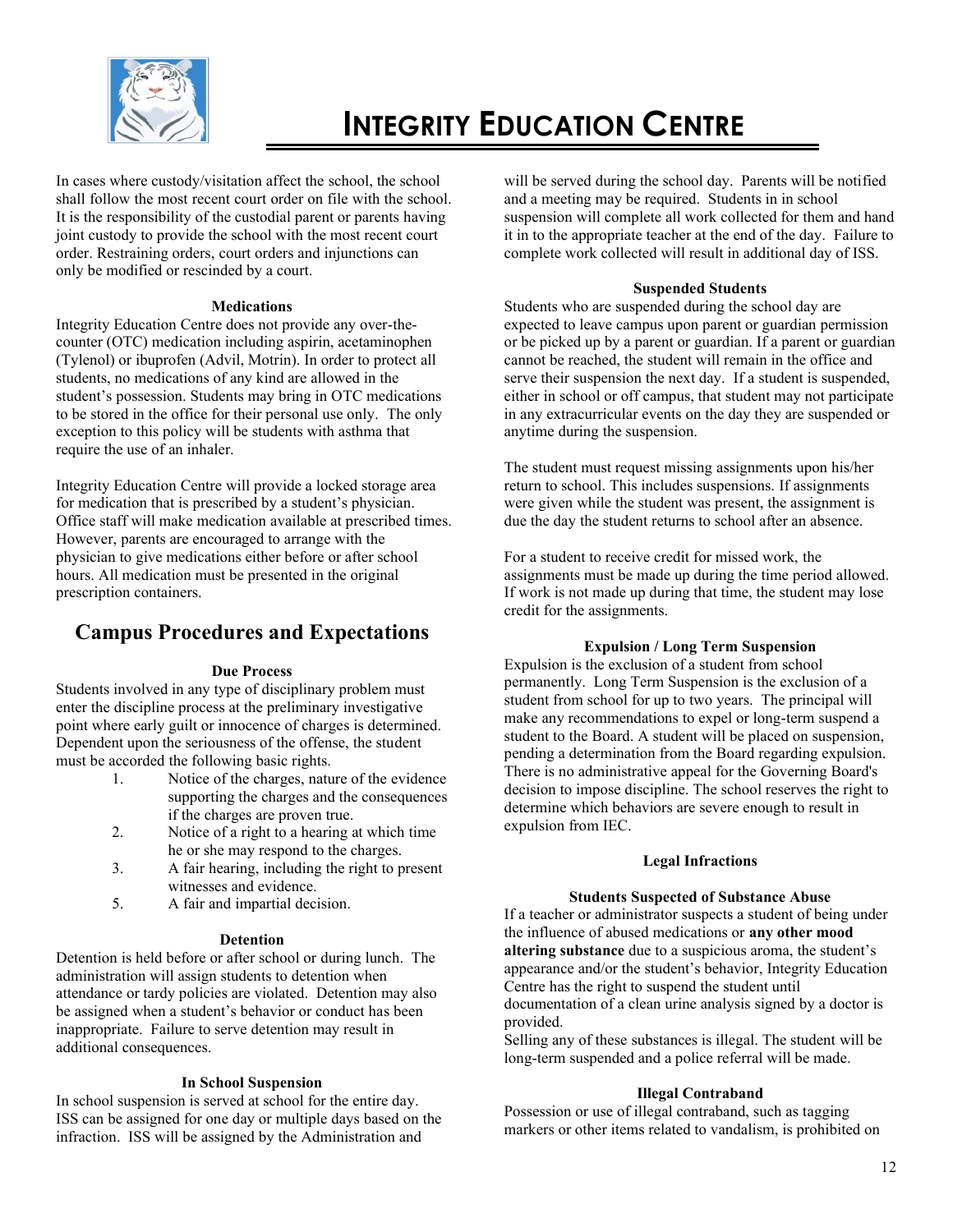

campus. Students found in violation of this policy may be suspended.

# **Use/Possession of Tobacco Products on School Campuses ARS.36-601.01 Tobacco Possession Prohibition**

Possession of tobacco products on K-12 public charter or private school grounds, building, parking lots, playing fields and vehicles and at off-campus school sponsored events is a petty criminal offense. Tobacco products include smoking tobacco (e.g. cigarettes, cigars), smokeless tobacco (e.g. snuff, twist) and cigarette papers. Smoking is not allowed in any area of campus by any one. If a student violates the no smoking rule, that student will be given appropriate disciplinary action, which may result in a suspension.

### **Possession, Sale, Use or Being Under The Influence of Drugs, Alcohol or Other Control Substances or Possession of Drug Paraphernalia/Illegal Contraband**

Selling, possessing, using or being under the influence of illegal drugs, alcohol or other controlled substances, or being in possession of paraphernalia associated with drug use on school property or at school-sponsored events, is prohibited. Students are also prohibited from selling or possessing imitation controlled substances on school property or at school sponsored events.

Possessing includes but is not limited to such situations as:

- When a student who has been out of jurisdiction of the school returns to campus showing evidence of having been drinking or using drugs.
- When a student's car on campus has alcoholic beverages or illegal drugs in it.

Students found in violation of this policy may be suspended for up to two years and the police may be notified.

Any student who remains in any situation or place for more than the amount of time to become aware of the situation where drugs, substances, or alcohol are present, will be considered to be in violation of IEC's policies.

# **Reasonable Suspicion Testing**

Whenever there is reasonable suspicion to believe that a student is using drugs, substances, or alcohol, the student may be tested. If a student refuses to consent to, or cooperate with any testing, he/she is subject to dismissal.

# **Closed Campus Policy - Lunchtime**

Integrity Education Centre does not allow parents to call in for students in order to leave campus for lunch. We maintain a closed campus during the lunch period. Students may not leave campus for lunch unless they have their parent, legal guardian or authorized emergency contact person sign them out of school in the attendance office. All students are to remain only in designated areas during lunch.

#### **Leaving Campus During the School Day**

Students may not leave the school grounds during the school day unless they have an approved shortened class schedule, attend classes at an approved educational institution or are assigned to approved internship/work program. Requests for release of students during the school day, for reasons not noted above, will be recognized from parent, legal guardian or authorized emergency contact person only.

#### **Campus Pass Regulations**

Students are expected to be in class on time. Students should rarely need to leave class until the teacher dismissal. For those rare occasions when teachers grant a student permission to leave class, a campus pass must be carried. NO STUDENT SHOULD BE OUT OF CLASS WITHOUT A SIGNED CAMPUS PASS. Only staff members or an administrator may excuse a student who is tardy from one activity on campus to another.

### **Messages and Gifts**

In order to reduce disruptions to the educational environment, only emergency messages will be delivered. An emergency is an accident, illness, or serious family problem. We cannot accept deliveries for students. Items such as flowers, balloons, stuffed animals, cookies, etc., should be sent to the student's home, not the school. School items left at home and delivered by parents will be kept until the student picks them up at the end of the day.

#### **Students On Campus Outside of Scheduled Class Time**

Students are prohibited from loitering in or around the school campus. Students waiting for a class or an event to begin must wait in a designated area until their event begins or the school day ends. Students may not wait in the school office.

#### **Public Display of Affection**

Holding hands is the limit of affection to be displayed on campus. Inappropriate public displays of affection or sexual misconduct are prohibited. Violation of this policy may result in a suspension up to 3 days.

#### **Visitors**

Students are not to have visitors during school hours. Parents are always welcome on our campus; but for the protection of our students all visitors, including parents, must first check in at the office. Failure to follow these procedures will be treated as trespassing.

### **In-School Assemblies and Events**

Assemblies or events which take place during the school day are considered instructional time. All students are required to attend and exhibit school-appropriate behavior. Attendance is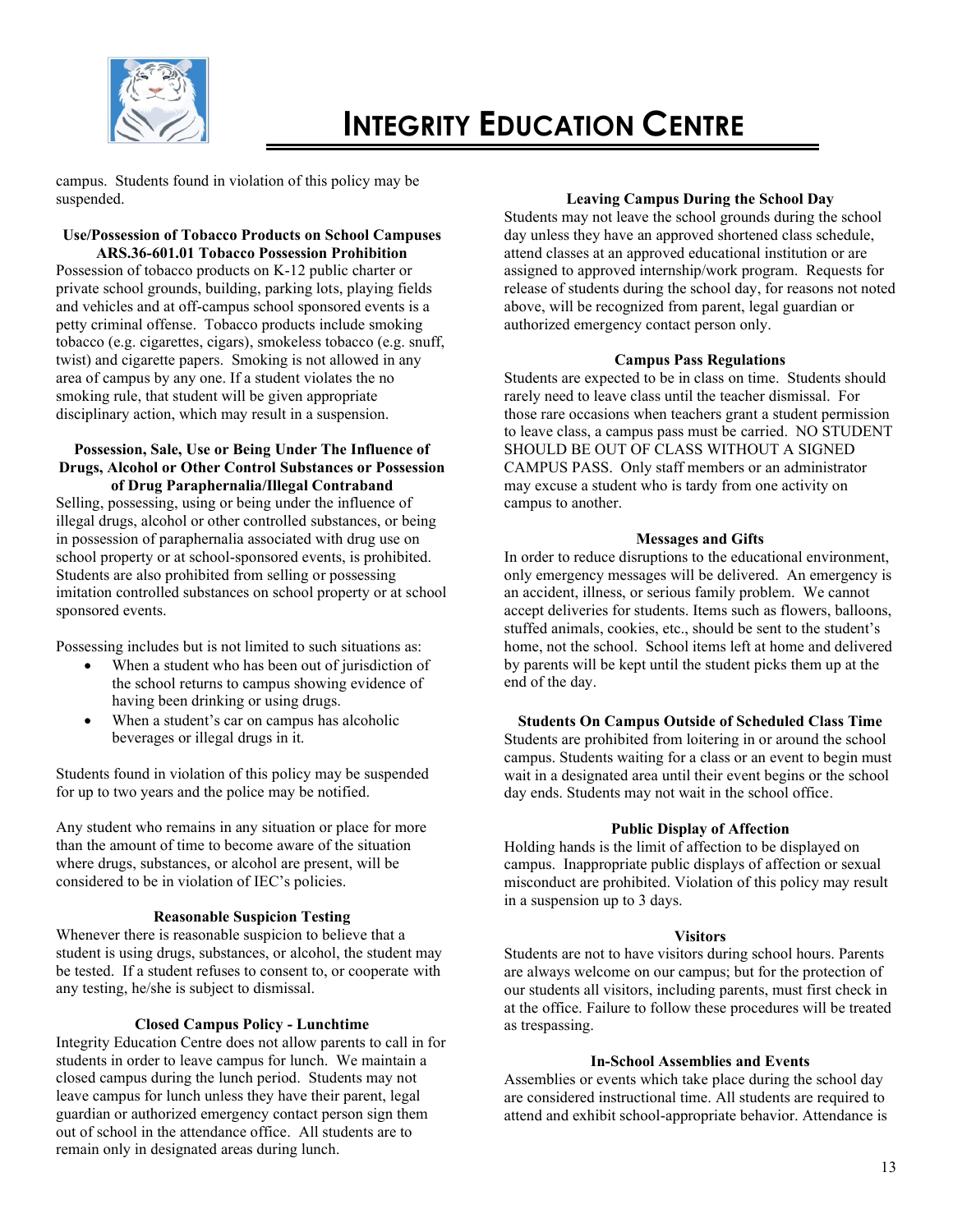

defined as remaining inside the designated area. Nonattendance is considered truancy.

#### **Skateboards/Bikes**

.

Skateboarding and bike riding are not permitted on campus or in the parking lot. Skateboards must be checked into the office each day. Bikes must be locked on the bike rack.

# **Off Campus Policies**

### **Good Neighbor Policy**

All policies regarding student conduct are in effect from the time a student leaves home in the morning until the student arrives home after school. Students participating in, or attending any school function any time during the day, on or off campus, will be held accountable for all policies and procedures regarding student conduct. Violations will be treated the same as on-campus violations.

Students are prohibited from loitering at neighborhood businesses when going to and from school.

#### **Criminal Involvement Off-Campus**

School rules and other reasonable expectations for student behavior are extended to include student conduct while going to and from school, and at off-campus school activities. Consequences may include detention, suspension or recommendation for long-term suspension, depending on the severity of the offense

# **Classroom Policies**

#### **Basic Educational Rights**

The School will strive to ensure that the following basic educational rights are not compromised:

1. The student's right to a quality education, which is differentiated and free from disruption.

2. The educator's right to teach or administer free from verbal/ physical intimidation and assault.

3. The parent's right to a quality education for his/her child and the protection of students, educators and school property.

#### **Expectations For Student Conduct**

Students are expected to respect the personal and property rights of others and cooperate with all members of the school community.

### **Students are expected to:**

1. Comply with school policies and regulations.

- 2. Submit to the authority of school administrators, teachers and the Governing Board.
- 3. Attend school and meet school obligations.
- 4. Maintain a standard of conduct that reflects socially acceptable behavior.
- 5. Accept responsibility for their actions.
- 6. Respect the rights of others.

7. Dress appropriately and practice habits of good personal health and hygiene.

8. Help maintain school property and other property of the school community.

### **Student Disruption of the Education Process / Violation of Classroom Procedures**

Students at Integrity Education Centre have the right to a quality education, free from unnecessary disruptions and distractions. IEC's administration and staff have the responsibility to determine when a student's behavior is inappropriate, in violation of policy and/or disruptive.

Examples of behavior considered classroom disruptions are: students not performing assigned tasks; students exhibiting any behavior that interferes with the teacher's right to teach or student's right to learn; students speaking out at inappropriate times; students moving around the classroom inappropriately. Consequences of disruption are outlined in the Integrity Education Centre Discipline Matrix.

#### **Food and Drinks**

NO food or drinks are allowed in classrooms except plain, unflavored water. Chewing gum is forbidden at all times.

#### **Academic Honesty Policy**

Student tests/assignments may be disqualified without the right of make-up when plagiarism is evident or the teacher's test taking procedures have been violated. Academic Honesty is vital to the success of a student. When the students have engaged in academic dishonesty, their work and their evidence of true ability is compromised therefore the student will be disciplined.

"Academic honesty must be seen as a set of values and skills that promote personal integrity and good practice in teaching, learning and assessment. It is influenced and shaped by a variety of factors including peer pressure, culture, parental expectations, role modeling and taught skills". IBO Academic Honesty Policy – PDF (2007). International Baccalaureate Organization. Accessed June 28, 2009 from http://www.ibo.org

"An authentic piece of work is one that is based on the student's individual and original ideas with the ideas and work of others fully acknowledged. Therefore all assignments, written or oral… must wholly and authentically use that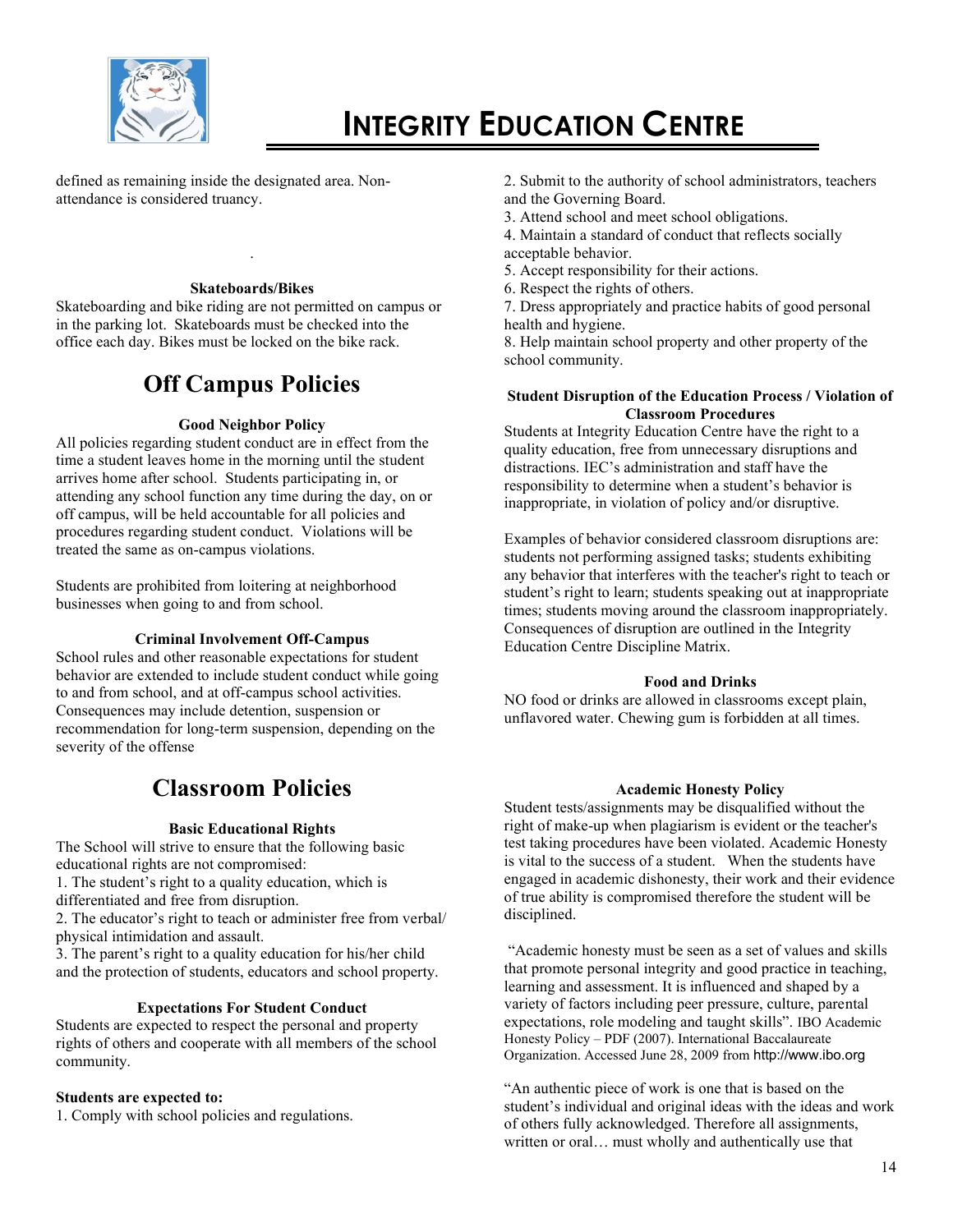

student's own language and expression. Where sources are used or referred to, whether in the form of direct quotation or paraphrase, such sources must be fully and appropriately acknowledged". IBO Academic Honesty Policy – PDF (2007).International Baccalaureate Organization. Accessed June 28, 2009 from http://www.ibo.org

Academic Dishonesty can be described as:

- Cheating Copying another's work either paper or electronic, such as homework, class work, or answers to a test. Cheating is also using the same work for more than one assignment without both of the involved teachers' permission.
- Collusion Allowing someone else to copy or cheat off of your work. Passing information related to a test.
- Duplicating copying someone else's file or assignment in part or in whole.
- Paraphrasing using an author's ideas by rewording or rearranging the author's original words. Paraphrased materials still require the student to acknowledge the source. Students will address documentation concerns to their teacher.
- Plagiarism

# **Plagiarism occurs when…**

- You copy or look at someone's answers to a test.
- You have someone take a test for you.
- You copy someone's homework.
- You have your parents, friends, or siblings do your homework for you.
- You ask your friends simply for the answers to an assignment.
- You ask others what questions were on a test that you missed.
- You have someone write an essay for you.
- You copy and paste information from an Internet site onto your essay without citing it as a source.

Plagiarism will not be tolerated. A referral will be given for the act of cheating.

Students who are found to be in violation of the Academic Honesty Policy will be subject to academic and/or administrative disciplinary action. All students will sign the academic honesty policy in each class in their syllabus. All documentation will be kept in the students file.

Students found to have engaged in academic dishonesty will face grade penalties on assignments and tests and disciplinary penalties in accordance with the Student Code of Conduct. Academic dishonesty includes cheating or copying the work of another student, plagiarism, and unauthorized communication between students during an examination. The determination that a student has engaged in academic

dishonesty shall be based on the judgment of the classroom teacher or another supervising professional employee, taking into consideration written materials, observation, or information of students

# **Acceptable Use of School Computers**

Acceptable use of technology on the Integrity Education Centre Campus requires that the use of these resources be in accordance with the following guidelines and support the educational goals of Integrity Education Centre. The user must:

- Use the technology for educational purposes only.
- Agree not to submit, publish, display or retrieve/download any inappropriate material, including material that is defamatory, abusive, obscene, profane, gang-related, sexually threatening, racially offensive or illegal.
- Not transmit any data/material in violation of any Federal or Arizona State regulation. This includes, but is not limited to copyrighted material, threatening or obscene materials, and anarchist or terrorist information.
- Not attempt to harm or modify the network.
- Not attempt to gain unauthorized access to systems or data, destroy software, or interfere with system security.
- Not use the network in a way that would disrupt the use of the network by others.
- Not commit vandalism in any form. This includes both physical and logical damage. Physical vandalism is defined as any act in performed with the intention of destroying, defacing, or damaging school hardware. Logical vandalism is defined as any attempt to harm or destroy the school's network system, other users' data, or any other agency or network that is connected via the Internet. This form of vandalism includes, but is not limited to, the uploading, downloading, or creation of computer viruses worms, logic bombs, mail bombs, Trojan horse programs, or software utilized to scan the network for passwords or confidential information.
- Personal e-mail such as Yahoo Mail and Hotmail are forbidden. Instant messaging and chat rooms are forbidden. Never reveal/exchange personal information over the Internet.
- Do not reveal home addresses or personal telephone numbers
- Notify a system administrator if a password is lost or stolen, or if there is a reason to believe that someone has obtained unauthorized access to the system. You must not share your account information with anyone else, nor use anyone else's account information. You will be responsible for any misuse done under your login.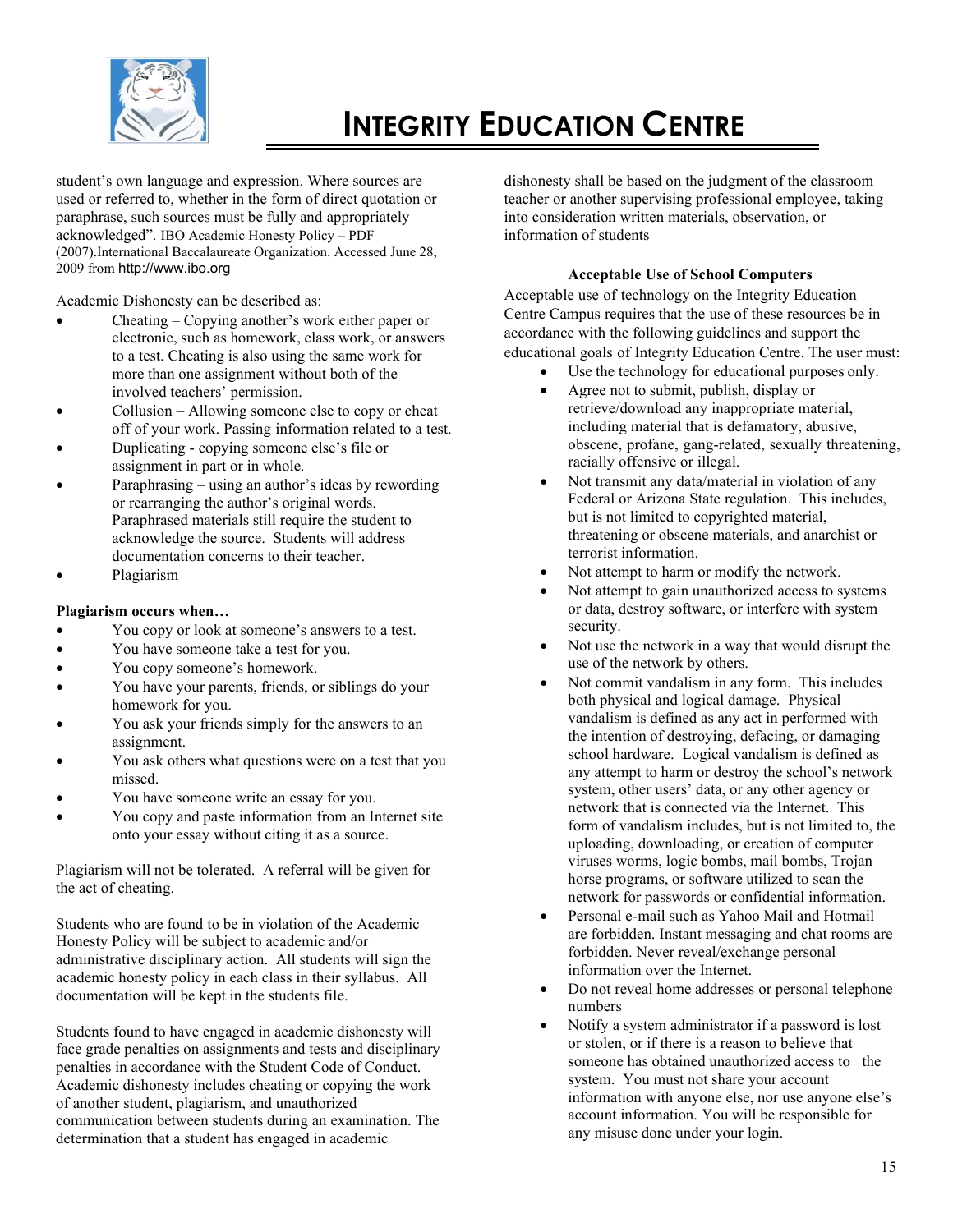

- Do not use the EIS to make any unauthorized purchases or to conduct any non-approved business. Use of the Internet for commercial use, financial gain, personal business, product advertisement, or political lobbying, is not permitted.
- Abide by all copyright regulations, thereby refraining from illegally copying copyrighted software or documents. This includes, but is not limited to, downloading music.
- Do not print unauthorized pages or unauthorized numbers of pages, wasting school resources such as print cartridges and paper.
- The use of computing resources at Integrity Education Centre is a privilege, not a right. Any action by a user specifically delineated in this document or determined by a system administrator to constitute an inappropriate use of a computer system or network system is subject to consequences. Downloading is prohibited and may result in the loss of computer privileges. Violation of any of this policy can result in restricted access, loss of computer and /or Internet privileges, and disciplinary action, including legal or criminal prosecution under appropriate state and federal laws. Serious violation or repeated violations of the acceptable use policy may result i suspension or dismissal.

### **Saving Student Computer Work**

All schoolwork is to be saved in the student's file on the school's server. Students are not to log in to another student's profile, as this is a violation of privacy. Doing so may result in both students being disciplined for cheating and/or plagiarism, among other violations.

#### **Transferring Homework**

CDs and jump drives are the only devices acceptable for downloading work from home to the school computer. Students may also email assignments to their teacher. Students must get teacher permission prior to downloading or printing their work.

#### **Insubordination**

Students are expected to comply with reasonable requests of a staff member the first time they are asked. Failure to do so will be considered an act of insubordination. This will result in disciplinary action. Repeated offenses may result in longterm suspension with recommendation for expulsion.

#### **Inciting to Riot or Demonstration**

Students are not to incite or demonstrate in a disorderly or unauthorized manner on or adjacent to school property.

Students are prohibited at all times from using vulgar, profane and/or racist language or gestures, and/or displaying obscene or inappropriate material.

#### **Sexual Harassment**

Sexual harassment of or by any student is prohibited. Prohibited harassment includes, but is not limited to; unwelcome sexual advances, requests for sexual favors and other verbal, visual or physical conduct of a sexual nature. Violation of this policy may result in a police referral and long-term suspension.

#### **Bullying/Harassment/Racial-Ethnic Insults/Intimidation**

A Healthy school environment must be free from racial/ethnic/gender insults and/or intimidation. Under the heading of "Harassment and Verbal Abuse", behavior that intentionally intimidates or demeans another person or group on the basis of sex, sexual connotations, race or ethnic background has a uniquely destructive effect on school climate, often eroding an entire group's feeling of safety and well being and will not be tolerated in the school environment. A student is being bullied when he or she is exposed, repeatedly and over time, to negative actions on the part of one or more students. It involves a real or perceived imbalance of power with the more powerful student or group attacking those who are less powerful. Bullying can be in multiple forms:

- Physical pushing, hitting, kicking, spitting, stealing
- Verbal making threats, taunting, malicious teasing, name calling
- Psychological social exclusion, extortion, intimidation, spreading rumors manipulating social relationships

Students are encouraged to immediately report these types of incidents to a school official. It is required that the school official follow procedures to investigate a student bullying claim and resolve incident(s) with appropriate sanctions. Such behavior disrupts the education process and climate of the school and must be reported to school administration immediately.

Any parent who suspects their student is a victim of bullying or harassment shall notify school officials and make a report. Forms to report these incidents are located in every school office ARS 15-341, ARS 15-2301.

#### **Pornography**

Possessing, looking at, wearing, writing, describing, or drawing any material such as, but not limited to, pictures from magazines, the internet, condoms, etc. which shows nudity or sexual acts, or which refers to sexual behaviors, is prohibited.

#### **Gambling**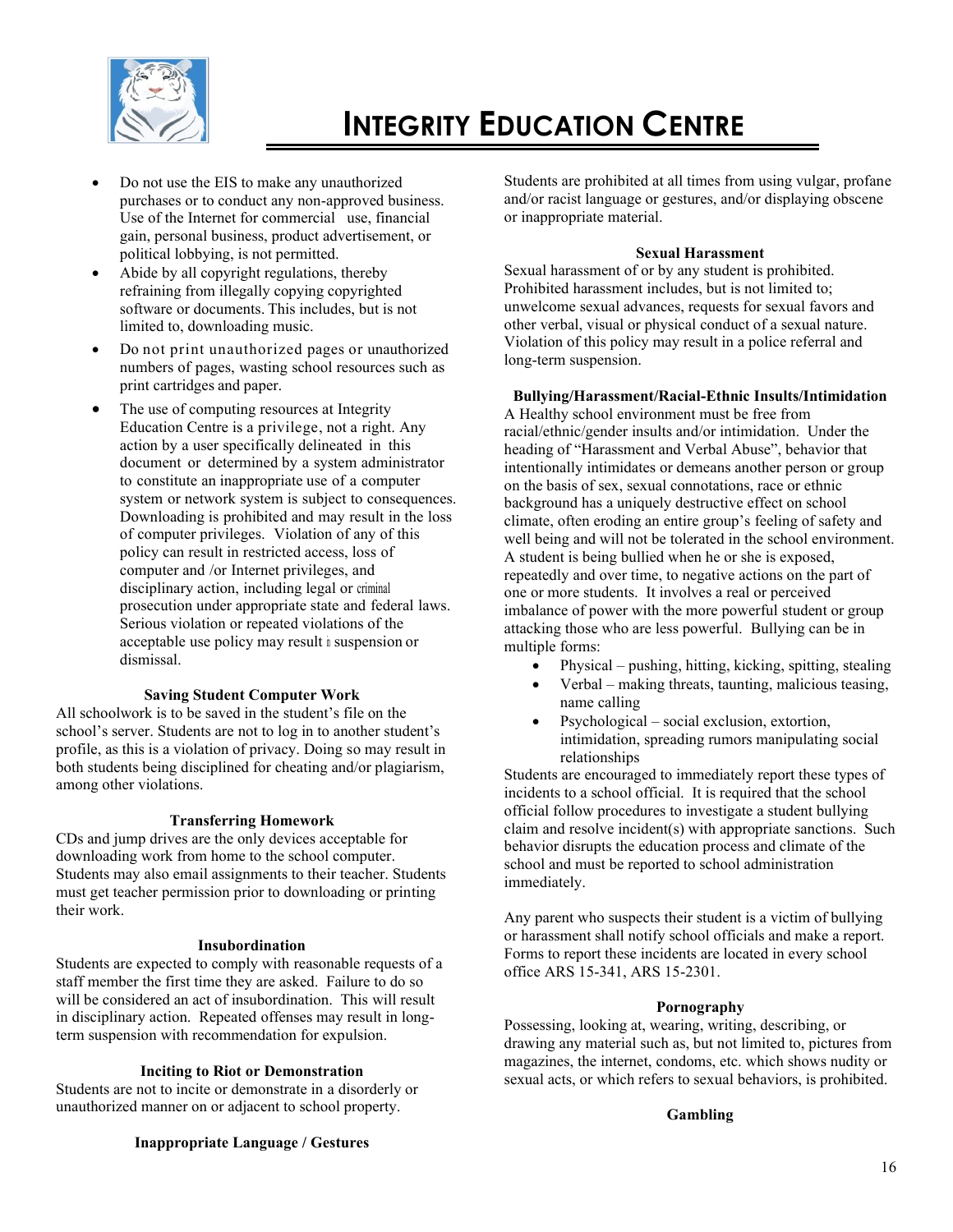

Participating in games of chance of the purpose of gaining money is forbidden on campus. Suspension may range from one (1) day to long-term.

# **Destruction of Theft of Property**

The destruction, theft or vandalism of any school or personal property, including textbooks or other classroom materials, is prohibited. School personnel may use reasonable physical force to protect school and personal property. Violations of this policy may result in a police referral and long-term suspension.

# **Hazing**

Any solicitation to engage in hazing is strictly prohibited and will result in suspension and police referral.

# **Gang Association or Activity**

For the purposes of disciplinary action, a gang shall be defined as a group of three or more people, who have a name, claim a territory, have rivals/enemies, interact together to the exclusion of others and exhibit anti-social behavior often associated with crime or a threat to the community. Behavior that initiates advocates or promotes activities that threaten the safety or well being of students will not be tolerated. Students should be aware that the display of gang signs for the purpose of intimidation is now considered a felony in the state of Arizona.

# **Fighting vs. Rough or Inappropriate Play**

Fighting, defined as physical contact with another person intended to cause harm, is never appropriate on as school campus. This is distinguished from the type of play – especially that of younger students – in which participants may exceed the bounds of good judgment without intending to injure one another. Response to inappropriate play must be measured by the age of students and type of endangerment that results. Excessive horseplay is also forbidden. Examples include, but are not limited to, throwing rocks, throwing food, shooting spit wads, pins or staples, pretend fighting, playing dead arm/leg, stuffing humans in trash cans, purposefully spilling food on campus, etc

# **Fighting / Mutual Combat / Intimidation**

Students shall not fight, push, intimidate or otherwise abuse other students. For the purpose of reprimand, suspension and expulsion, fighting / mutual combat / intimidation shall include, but not be limited to, the following types of conduct:

- Exhibiting behavior that intentionally, knowingly or recklessly causes any physical injury to another person.
- Exhibiting behavior that intentionally places another person in reasonable apprehension of immediate physical injury.
- Intending to injure, insult or provoke another person by knowingly touching him/her.
- Acting together (two or more students) in a way that recklessly uses force or violence or threatens to use force or violence that disturbs the normal operation of the school, any school sponsored activity or threaten to create a disruption or injury to students, guests or employees of the school.
- Engaging in fighting, violent or seriously disruptive behavior.
- Making unreasonable noises, use of abusive or offensive language or gestures to another student in any manner likely to provoke physical retaliation.
- Making protracted commotion, utterances or displays with the effect of preventing the orderly administration of the school.
- Refusing to obey a reasonable order of an employee of IEC.
- Threatening by word or conduct to cause physic threatening to use or using physical forces against another in response to a verbal statement.
- Threatening by word or conduct to cause physical injury to another personal or serious damage to the property.

Students who violate this policy are subject to a five (5) to nine (9) day suspension.

### **Threat to Educational Institution and Employees Safety of the School**

Any persons engaging in behavior or actions that threaten the safety or security of the campus will be disciplined accordingly. This includes any verbal/written statements or gestures that may be construed as threatening to the safety of the school. Threatening Integrity Education Centre by word or conduct is prohibited. Violation of this policy may result in a police referral and long-term suspension.

# **Verbal Abuse of Staff**

Students shall not insult, threaten, or verbally abuse staff members. Violations of this policy may result in long-term suspension

#### **Physical Abuse of Staff**

Students must not intimidate or physically abuse school staff. Personnel may use reasonable physical force to protect themselves, other personnel, students, school and personal property. Violations of this rule may result in a police referral and long-term suspension from IEC.

# **Falsifying or Forging School Documents**

Falsifying of forging school documents will result in up to 5 days off-campus suspension or recommendation for long-term suspension depending on the severity of the offense.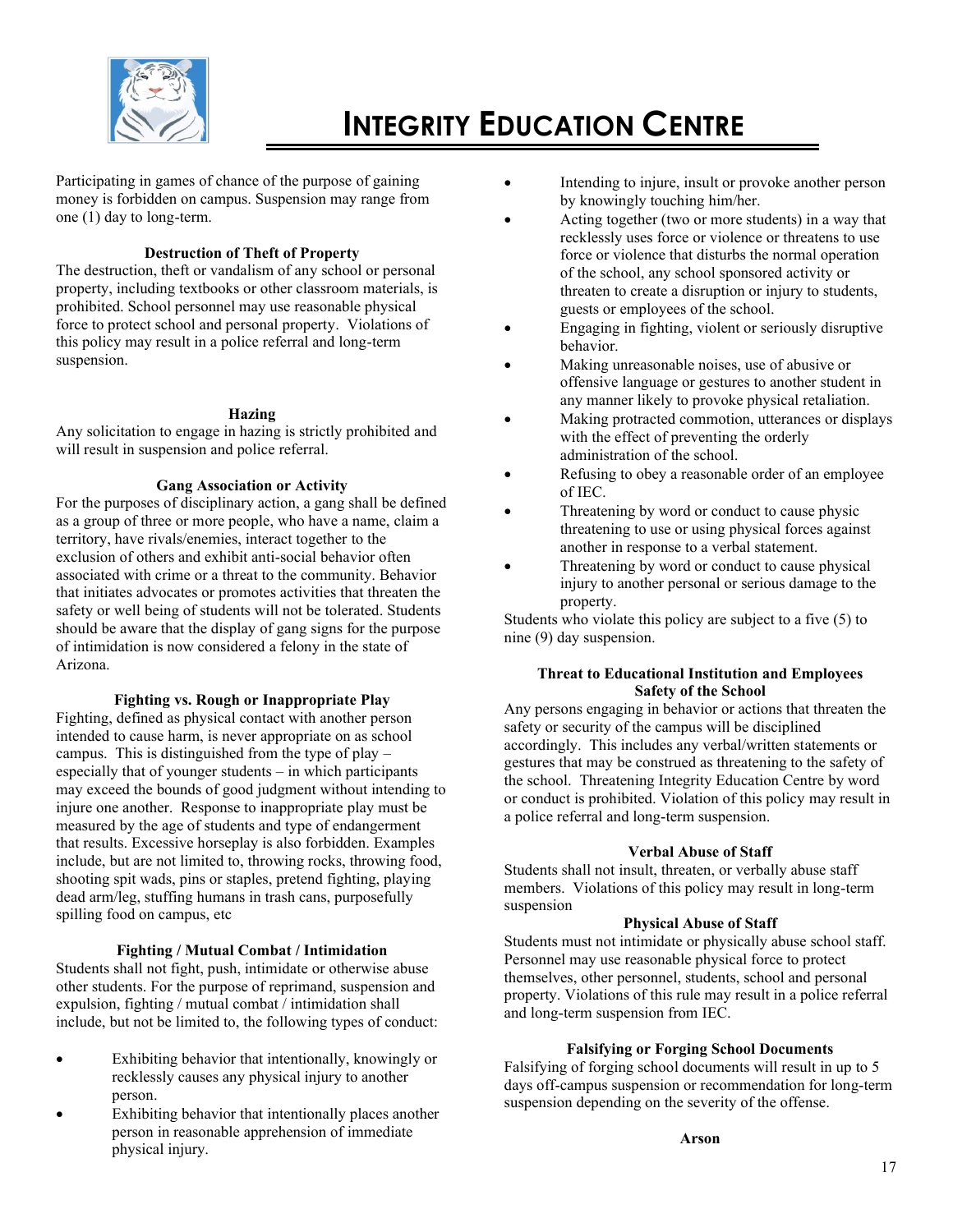

The malicious or fraudulent burning or damage of school property will result in recommendation for long-term suspension, up to two (2) years, and a police referral.

# **Fireworks and Explosive Devices**

Students are prohibited from possessing or using fireworks or explosive devices on campus. Violation of this policy may result in a police referral and long-term suspension.

# **Weapons / Instruments of Offensive or Defensive Combat / Something to Fight With**

Students shall not possess or use firearms, weapons or any other instruments capable of harming a person or property but are not limited to guns, chains, knives, clubs, brass knuckles or any other items that, when used as a weapon, can result in bodily harm or property damage. Possession of a weapon on campus is grounds for immediate dismissal or long-term suspension of up to two years

# **Search and Seizure**

Our number one concern is maintaining a safe, positive learning environment for our students and staff. There are occasions when the student receives information that this may be jeopardized in some fashion and a search must be conducted. School officials need only reasonable suspicion to initiate a search. Reasonable Suspicion is based on information received from students or teachers that is considered reliable. Reasonable suspicion may also be prompted by the behavior or affect of the student. Consequently, certified school officials may search if reasonable suspicion is established as the primary basis for the search. Searches may include, and are not limited to the student's person, desks, locker, backpacks, automobiles, purses, cell phones, wallets, etc.

# **Child Abuse Reporting**

Per state law, school employees must report reasonably suspected cases of neglect, non-accidental injury, or sexual offenses against children to Child Protective Services and local law enforcement agencies. Where parents are the alleged abusers, school personnel are not to notify parents. Child Protective Services (CPS) and law enforcement agencies are responsible for notification.

Individuals required to report reasonable suspected abuse are protected by state law from civil or criminal liability.

Any child who is a suspected victim shall be made available to either CPS or the Police Department for questioning. The investigating agency will determine whether school personnel should be with the child during questioning. The CPS worker and/or the police may interview the student and all other children residing in the home on school grounds outside of the presence of school personnel. They may conduct interviews with the child without permission or notice to the parents

where the suspected perpetrator is a family member. CPS has the authority to obtain school records upon written request.  $(A.R.S.\$ §13-3620).

# **General Considerations for Promotion**

- 1. Students will generally be promoted annually, unless the student has not achieved School standards and/or state requirements for promotion to the next grade level.
- 2. Teachers or IEP teams are responsible for determining whether the subject area promotion or retention standards have been met for the particular student.
- 3. Teachers and IEP teams will take particular care in retaining a student more than once at a particular grade level or during the student's elementary school career.
- 4. Teachers will not recommend retention until all other available possibilities for continuous pupil progress have been considered (including, but not limited to, special help and remedial work).
- 5. Teachers may provide parents with written notice and request a conference anytime a student's classroom performance is deficient.
- 6. Teachers must provide parents with prior written notice regarding the student's unsatisfactory progress or achievement if the teacher intends to recommend retention.
- 7. A classroom teacher will notify parents no less than ten school days prior to the end of the school calendar year if the teacher is recommending retention.
- 8. If a student is retained, the school will evaluate the appropriateness of the instructional program and consider modifying the program in order to better meet the student's needs the following year.
- **9.** Parents who disagree with the school's decision regarding promotion/retention may request that the Governing Board review the decision. The request must be in writing and submitted to the office within twenty weekdays from the last day of the school calendar year. The parents will be notified of the date, time and place that the Governing Board will conduct its review and provide the parents with a written copy of the Governing Board's decision.

# **Classroom Information**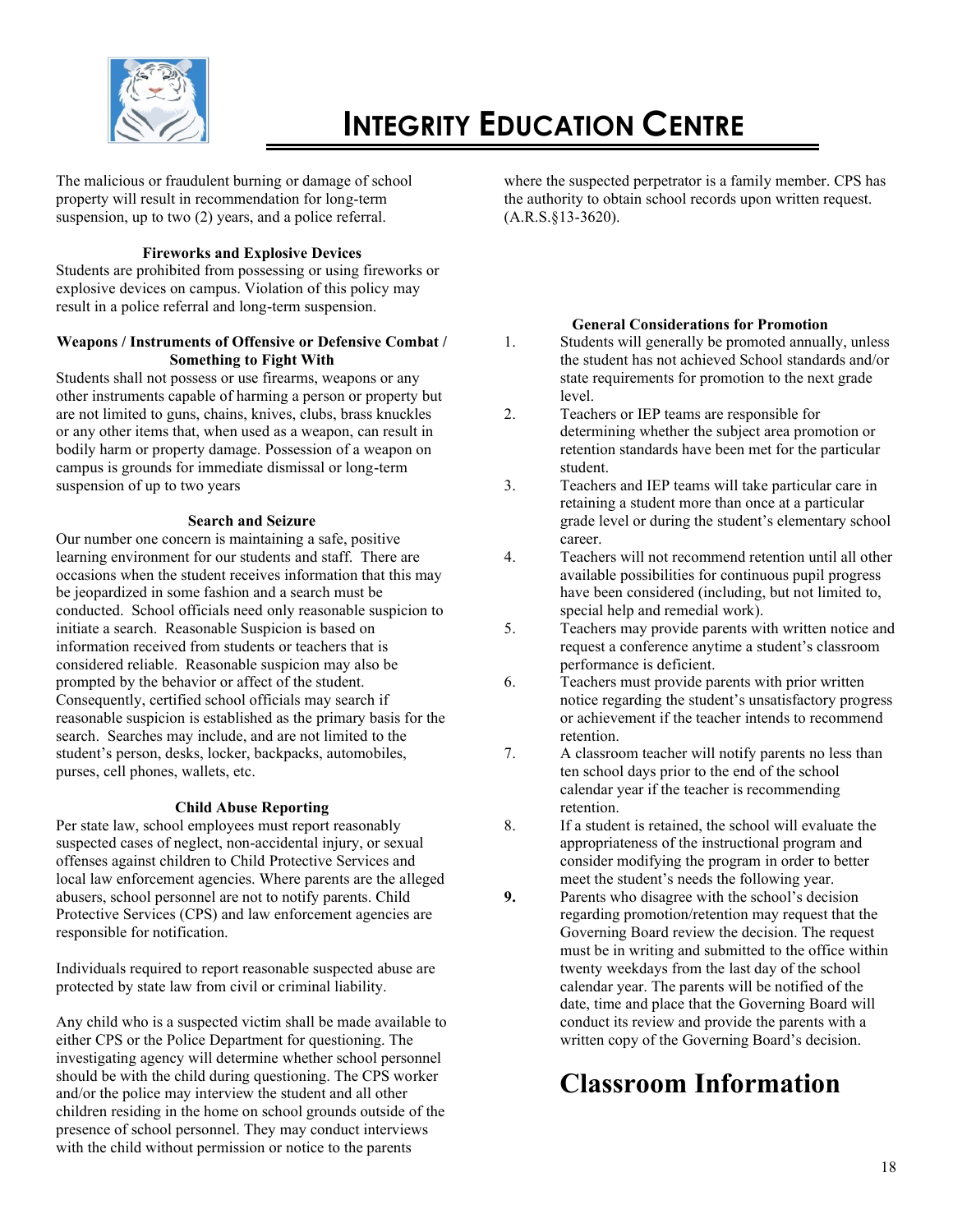

All of Integrity Education Centre courses are designed for college preparation. Students are expected to be well prepared for high school and for college.

Integrity Education Centre aims to develop inquiring, knowledgeable and caring young people who help to create a better and more peaceful world through understanding and respect.

# **Grading and Assessment General Guidelines**

Grades will be reported in letter form (i.e., 84% B.) Individual, school-wide, department grading and assessment guidelines have been developed.

The Principal will request the grading guidelines that teachers develop for each of their courses. These guidelines must be approved by the principal and may be expanded as far as types of assignments and number of aligned tasks. Individual guidelines must be developed that adhere to the minimal parameters of the Grading & Assessment Guidelines for each department.

#### **Assessment Philosophy**

Assessments are given to determine where individual students are in terms of achieving the course objectives and state standards. The goal is to have teachers use the results of each assessment when designing their lesson plans.

# **Assessment Guidelines**

- 1. In a standard class, there will be one report of academic progress and one final report of academic achievement indicating a cumulative coursework grade, a course assessment grade and a final grade earned.
- 2. A summative district course assessment that measures each student's knowledge of the approved curriculum and course objectives must be administered. The district course assessment must be worth 20% of each student's final grade.
- 3. Documentation of student progress toward mastery of course outcomes should occur regularly and frequently. A minimum number of aligned tasks (i.e., benchmark assessments, tests, projects, and portfolio) must be given during the course. The minimum number of tasks required will follow course guidelines.

# **Grading Philosophy**

The purpose of grading is to inform students, parents and others of the student's progress toward the achievements of educational objectives. Grades are to reflect learning, i.e., student achievement toward mastery of standard-aligned course outcomes.

#### **Grading Guidelines**

- 1. The 80% of the student's grade determined by coursework will be divided into task categories of appropriate type and weight for each course and be consistent within departments.
- 2. All grades must represent learning (student academic achievement).
- 3. No individual task (i.e., benchmark assessment, test, project, and portfolio) will be worth more than 20% of a student's final grade. Extra credit (additional points) may be made available if it is offered equally to all students only as a demonstration of academic achievement above and beyond the expected level of performance in a lesson or unit. (Example: an additional challenge problem on a math test worth points above and beyond the regular points possible.)
- 4. Documentation of student progress toward mastery of course outcomes will occur regularly and frequently. A minimum number of aligned tasks (i.e., benchmark assessments, tests, projects, and portfolio) must be given during the course. The expectation is that all students complete and turn in work on time. Any work that is turned in past a prescribed deadline will be awarded partial credit only. The amount of partial credit awarded to assignments will be consistent.
- 5. Beginning with the "grade in progress" report, and continuing until the end of the course, each student's current grade will be available by directly requesting the grade from the teacher, or through electronic means.

#### **Grade Point Average (GPA)**

Grade Point Average is calculated for each High School student for the purpose of reflecting a student's academic achievement over his/her school experience.

Grade points are provided for each grade as follows:

| Grade | <b>Grade Points</b> |
|-------|---------------------|
|       |                     |
| в     |                     |
|       |                     |
|       |                     |
|       |                     |

To calculate the GPA, you add the sum of the grade points and divide by the number of credits taken. The calculation is as follows:

 $GPA$  = Sum of grade points Number of credits taken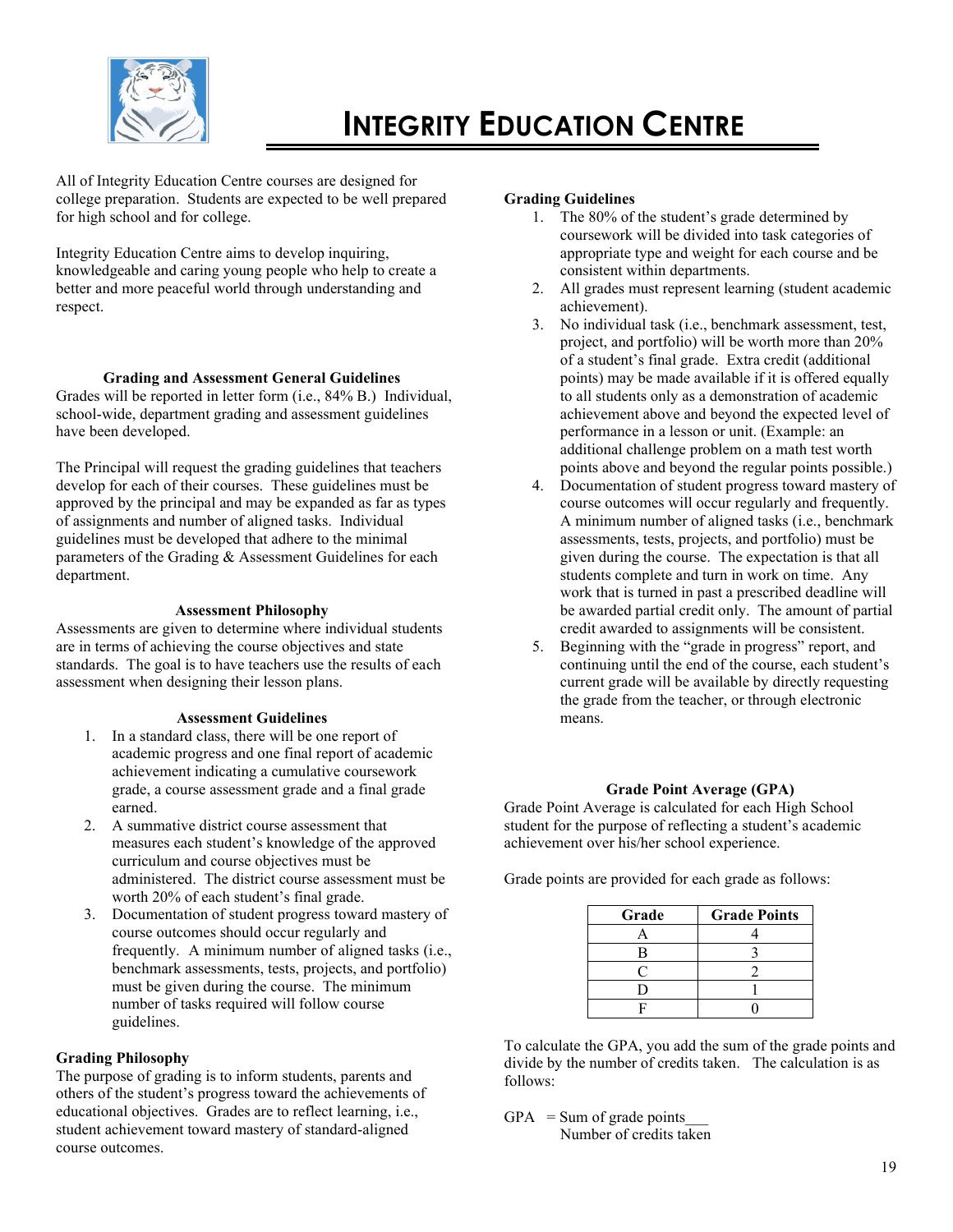

### **After Pre-Registration**

After student schedules have been created, there are limitations for schedule changes because of limited space.

### **Registration**

During registration in late July and early August, the focus of the Office is to assist new students. submitted request. Returning students will receive their schedules on the first day of school. If students need credit for an unavailable class, they may be enrolled in the on campus independent study for the course.

# **Rights to Student Records**

Integrity Education Centre respects the privacy of student records and recognizes that only pertinent and factual information should be contained in the permanent records of students. The Board of Education has adopted policy to insure the rights of parents and students over 18 years of age to review student records and to limit the amount of student record information that can be made available to people or agencies outside the school.

If the student is under 18 years of age, his/her parents have the right to review and challenge the content of the student's academic record and/or discipline record. If the student is 18 years old or older, he/she has the right to review and challenge the content of their own academic record and/or discipline record. Copies of these records are held in the front office.

Information from a students file is available to other state agencies by law. This information could be other schools, universities, states agencies, or military depending on request.

# **Grade Reports**

All report cards are mailed home. All grades are considered grades in progress unitl the final course grades are given. Parents are encouraged to communicate directly with their student's teachers about grades.

# **Consideration Pertaining to Schedule Changes**

Integrity Education Centre does not make schedule changes for the following reasons:

- The student would prefer a different teacher
- The student would prefer a class with a friend
- The student would prefer their classes in a different order.

Good reasons for schedule changes include:

- The student has already received credit for the same course
- The student has completed an Independent Study, correspondence course, or Summer School course
- The student has failed a class required for graduation

• Adding a course needed to graduate on time adding a course required for college admission

# **Level Changes**

Integrity Education Centre considers courses in the Honors Program to differ significantly in their curriculum and topic sequencing. As a result, no schedule changes will be made after the first full week of the school year to move a student to or from Honors Program classes and regular classes of the same subject. Therefore, it is imperative that students and parents choose courses carefully, using the Honors Program self assessment as well as the student's past academic related behaviors and work habits.

- Student schedules will not be changed simply because the student's grade is lower than desired.
- Students will not be granted a level change at semester. If students are experiencing problems, it is expected that students (and parents) will work with the teacher to monitor and adjust the work habits necessary for the desired improvements and that the student will regularly attend conference period.
- Teacher initiated level changes may be allowed, provided the "problem solving process" (outlined previously) has been followed, but level changes not supported by the teacher will not be permitted.

# **Problem Solving Process**

It is expected that students and parents will work with the teacher and counselor when encountering difficulties. It is not an acceptable practice for students and/or parents to request a schedule change first. It is a rare occasion when a schedule change is completed after the first full week of school and is only done when it is determined that:

- The student is making a sincere effort to do the work in the class
- The student is regularly making contact with the teacher in the classroom in order to ask questions.
- The student and parents have worked with the teacher to understand the scope and nature of the problems causing difficulties.
- The student and parents have consulted with the counselor, so that the counselor can offer general support and can talk to the teacher with the student.

If it is agreed upon that there has been consistent effort by and communication between the student, parents, teacher, and counselor, and there has not been improvement, then it may be necessary for the administrator to approve a schedule change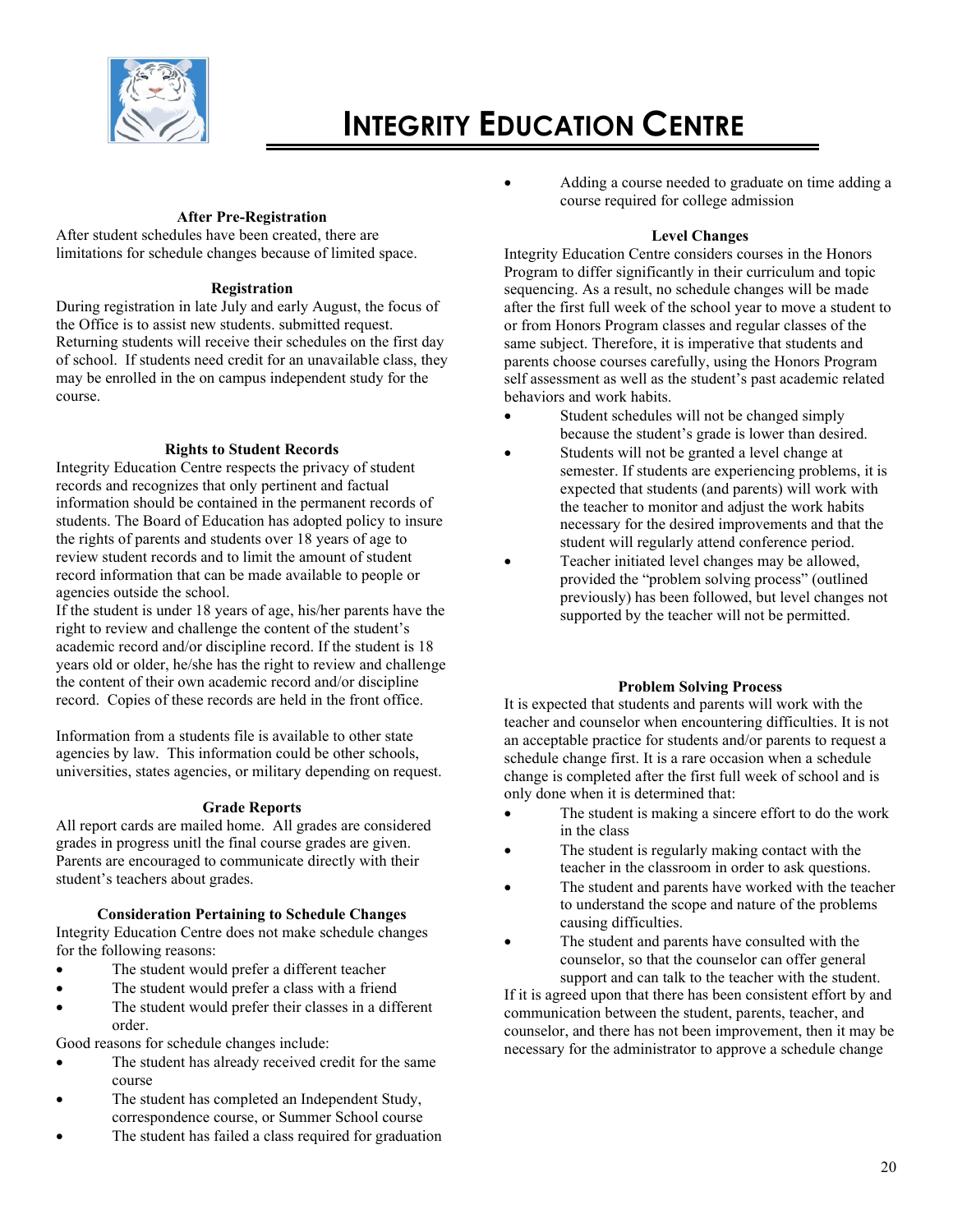

# **English Language Development (ELD)**

The English Language Development Program is a developmental program that assists students in the acquisition of the English language. In addition, its goals are to support the limited English proficient students, as they become independent learners using the Discrete Skills Inventory and the ELD state standards. Students focus on oral, reading and writing skills in ELD classes for 4 hours a day as well as through accommodations made by classroom teachers for ELD students enrolled in regular classes. The ELD program is designed to meet students' academic, cognitive, and affective needs as they move toward full participation into mainstream classrooms with eventual exiting of the ELD program.

Placement is determined by the AZELLA test. Students are monitored for progress and advancement throughout the year. Testing is done when a student registers and mid semester if the ELD teacher has seen documented growth in the student. Students will be tested within the first 30 days of school and again at the end of school to document the academic growth obtained. Students will be placed in an ELD class taught by an English teacher each semester until they have attained proficiency within the AZELLA test. The number of students testing in to each language category will determine placement of students. Additional help will be available by the ELD teacher.

# **Report Cards and Progress Reports**

Integrity Education Centre sends paper copies of report cards at the end of each semester. Progress report grades are available through the PASS system. Any parent who would like a paper copy of the progress report may request one through the front office.

# **Statewide Mandatory Testing**

Students are required to demonstrate competency of Arizona State Standards in reading, writing, mathematics and science. These tests will be given in spring.